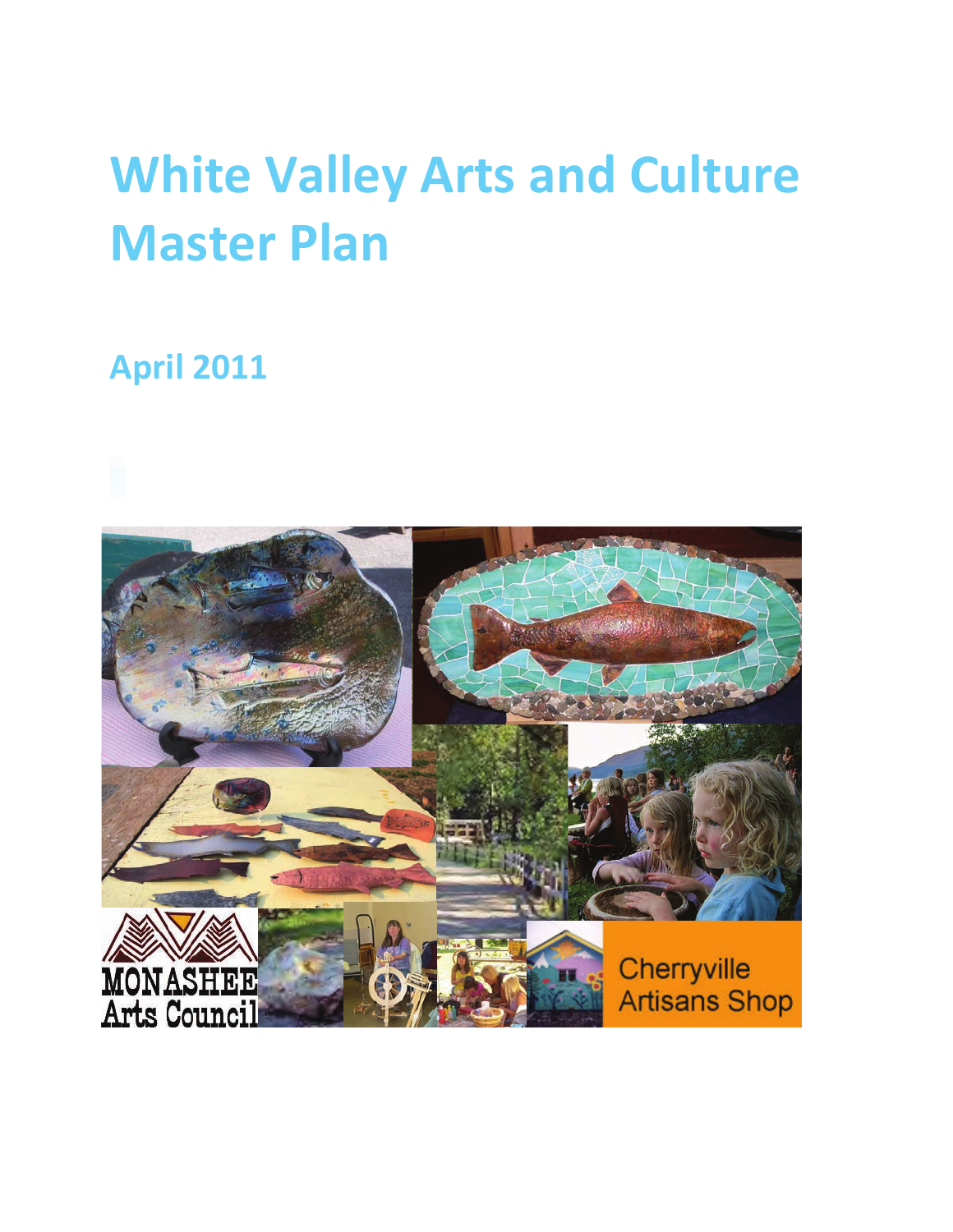# **ACKNOWLEDGEMENTS**

The consultants thank the Monashee Arts Council, and in particular the President, Robin LeDrew, for their sharing of information, their support and encouragement. Also, the assistance of the Regional District of North Okanagan, especially Tannis Nelson, Community Development Coordinator, Parks, Recreation & Culture is acknowledged. Input from the Steering Committee was central in setting out on a clear path to the planning process, and reflecting progress along the way.

Additionally, we recognize the numerous enthusiastic members of the communities of Lumby, Cherryville, South Mabel Lake, and Areas D&E who assisted the consultants in gathering and analyzing information around the need for moving forward with an arts and culture planning document.

# **INTRODUCTION**

Arts and culture in the White Valley area is an integral component of this rural gem in British Columbia's interior. For as many years as there have been people living in these valleys in the shadow of the Monashee mountains, artistic expressions of craftsmanship and reflections of the dramatic environment have been created here.

A current snapshot of the area finds three key areas, all of which are integrated one with the other: Lumby, a town centre which is home to 1,650 residents, and a centre since the late 1800s; Cherryville, a smaller yet vital area about a half hour to the east (population just under 1,000); and finally, the largest population, 2,800+, the rural areas lying primarily to the north, through to the South Mabel Lake area. Population numbers are approximate. Since the last census in 2006, economic contractions in forestry, particularly, and the closure of the Lavington glass plant, have seen resident numbers fluctuate, and even decline slightly. The 2011 census due to begin in May will provide much-needed new information.

This, then, is the White Valley region. The Splatsin First Nation (Spallumcheen) are recognized as the first people who lived in this area. Gold mining, followed by farming, logging, fishing, and today, outdoor pursuits including cross country skiing, paragliding, canoeing and hiking, as well as urban pursuits, and tourism related-industries, are integral to the region's economy. All this in addition to the specific economies created around arts and culture.

Although tourists visit the region, driving both through and to, the area, the economic impact of arts and cultural growth for the next few years will be enhanced in the summertime, rather than in the winter season. In the midterm future, ski tourists could be expected to stop if there were notable arts and culture lures which were open in the wintertime, either in studios or in an art gallery setting.

Significant barriers to communication exist in the area, primarily defined by the lack of high speed internet connections, which have become the dominant method of reaching markets, and keeping a community in touch with its members. There is an awareness of this barrier – but until service providers update connections, headway on crucial infrastructure such as a retailing and collegial website for the area's arts council, will be hard to accomplish.

Residents have in many cases chosen to live in the area after careers elsewhere, bringing with them both expectations and experience for more cultural enterprise than is currently available, or in some cases, than is possible in the community. Partnerships with larger centres, such as Vernon, and other valley cities, are seen as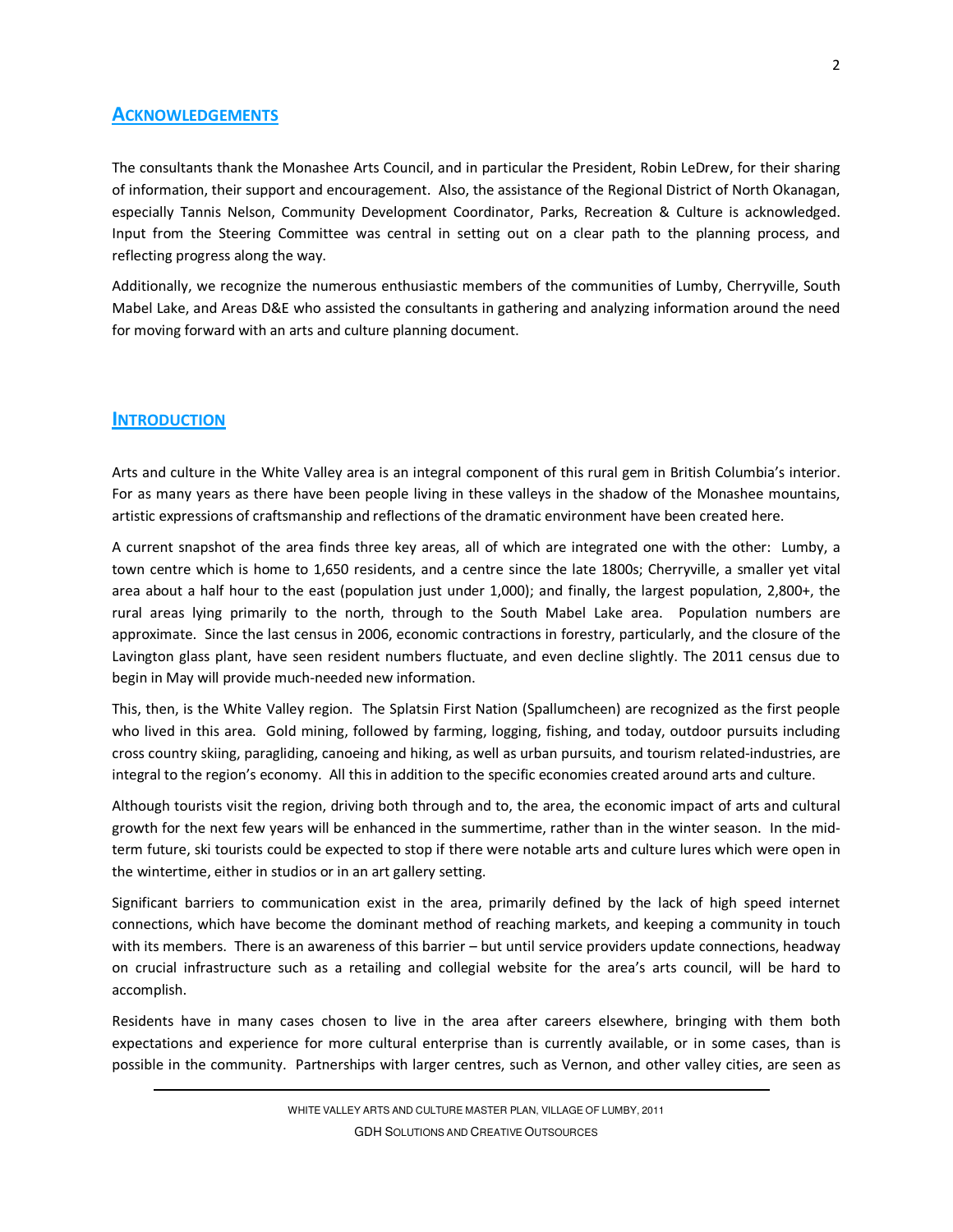one way to provide more musical and theatrical events. Local performers, blended with out-of-town artists would give greater range to local groups to produce shows which have a wider draw in some instances. Benefits would include larger audiences, exchange of learning between artists from different locales, and the always identifiable desire "to see something from somewhere else."

Visual artists and artisans are a deeply entrenched and active group in the area. It is important for the purposes of this Plan to define "artists" and "cultural" workers as correctly as possible. Questions have been raised as to "How many artists are there in the White Valley?" Rather than interject long tables and information in this Introduction, an appendix has been provided which gives up-to-date information on the number of people working in arts and cultural enterprises.

At the same time, it is vital to remember that arts touches everyone in society, not just its producers. There are few residents who let a week pass without engaging in several "cultural pastimes": listening to music on the radio or television or headset; who don't watch a scripted program on television or via the internet, or in a theatre or on a DVD; who don't sing in a choir in their church; who admire however briefly, a framed painting or photograph hanging on a wall; who take any opportunity to go to live theatre, dance or concerts when available.

So: who is culture for? It is for everyone. Not just the producers. The audiences. Youth. The community-at-large. Remembering this, and being aware of the economic impact arts and culture have on a community's economy and the region's tourism is an upfront fact before the findings and recommendations of this entire Plan can be digested.

An accurate cultural inventory of artists and workers in cultural industries will assist many aspects of future planning. Pottery, fibre arts, painting, sculpting, woodwork, photography, writing, theatre arts, music and dance – and combinations thereof – can be found in every corner of the community. Again, summertime sees the re-opening of outdoor and specialty markets, where artists and craftspeople sell their works. In wintertime, studio sales and special holiday markets provide more restricted sales opportunities. Although good sales are evident at Christmastime markets, it is a short, sharp spike in a long period without much artistic community or retail activity.



Importantly, what weekly or less frequent markets cannot do, is to showcase work in a more professional environment. Markets cannot, of course, provide storage, fixed meeting space, permanent addresses for grant applications and internet connections; nor are they able to mimic a lively, always-open gallery in the centre of things. The site concept plan for the White Valley Recreation Complex, that was developed by MQN Architects and adopted in April 2011 indicated that the site could accommodate an arts component. There are, however, no plans for expansion to the White Valley Community Centre at this time.

There is no lack of awareness of need in the community for a step forward – creation of a dedicated, professionally organized space – in order to allow arts and culture to thrive. There is no lack of desire to create change. And, no lack of excellence in artistic production.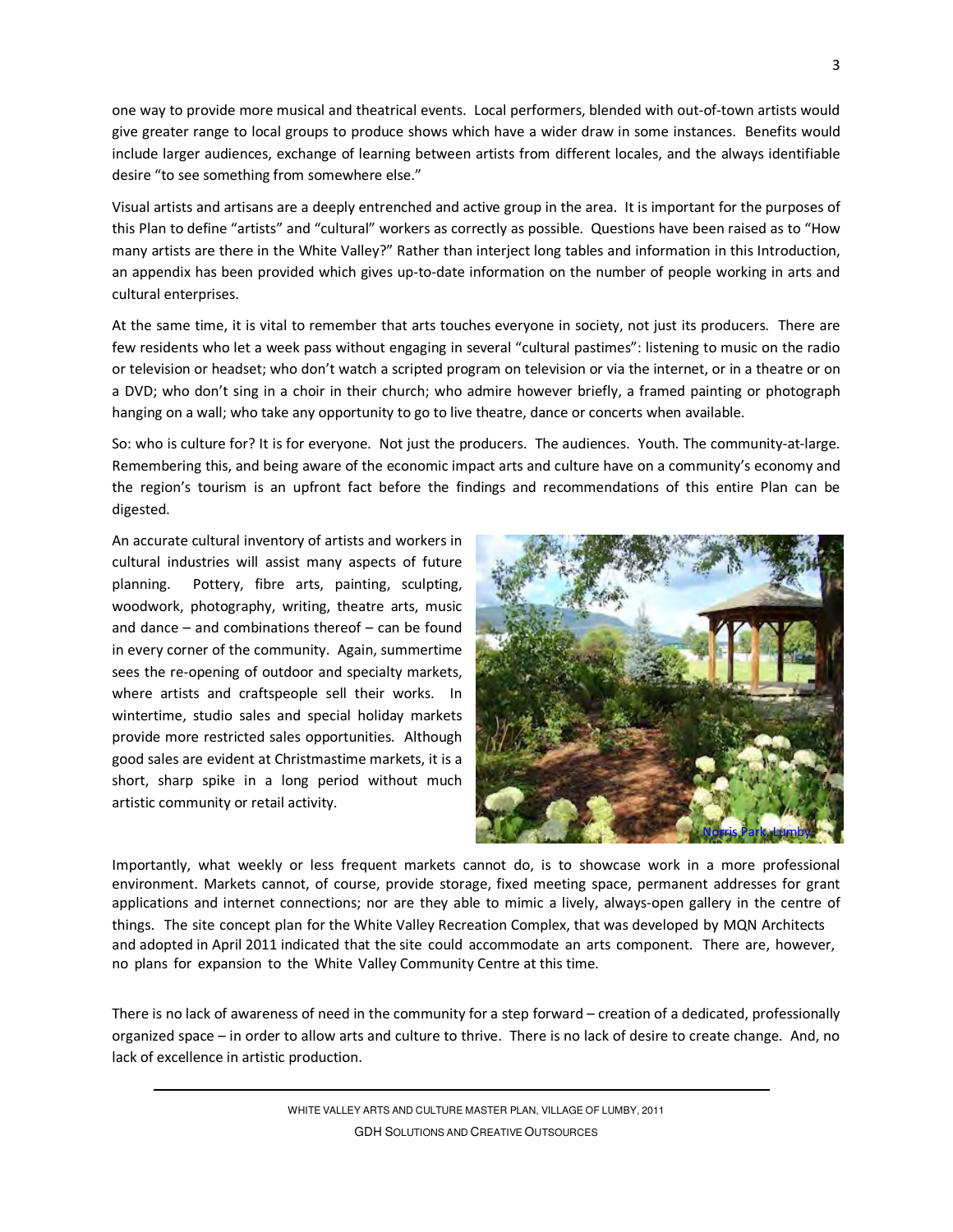Awareness, however, must equal action for lasting change, i.e., sustainability, to take hold.

The theatre in the Charles Bloom Secondary School is a good facility for performances, both for theatre and music; there is a draft joint usage survey – pre-agreement – in the works through the RDNO that may remove some of the barriers to wider community use of this venue.

Some barriers, of course, are perceived to be greater than they are. When community members have militated for some number of years for improvements and change, even modest steps forward can demonstrate a will, a great incentive to take additional positive steps.

Heritage and an appreciation of the pioneers who came first to the Cherry Creek gold strike in 1862, then to the valley to farm and log, remain important today in the area. An executed mural project celebrates many of the founders of the Village of Lumby, and provides a lens through which visitors and today's residents can appreciate their past. Heritage structures are cherished. The streetscape of Lumby celebrates its roots.

It is important that the historic and heritage assets of the entire area be conserved and maintained for future residents, and provide a well-rounded view of the history of the area to visitors. While this Plan is not focused on heritage issues, it recognizes the value of heritage, and recommends maintenance and promotion of these assets, particularly the museum and murals in Lumby. Nearly all residents who contributed to this Plan emphasized the importance to themselves, personally, of the salmon population, the salmon stream, the long history of these original residents of the Monashees. Truly, the salmon are a touchstone for visual and verbal art in the region.

Issues around communicating with audiences, buying markets, insurance, funding, staffing, volunteer burn-out, and overall management of strategies are critical to the success of implementing recommendations made in this Plan. Residents in so many cases appear to intuitively know what is needed. Their feelings of isolation from mainstream markets, mainstream communications, i.e., highspeed internet, and the long winters with fewer tourist visits can be translated into a balancing enthusiasm for growth and stability in the springtime, the summer, and the gorgeous days of late fall. With assistance from inside, and from out, White Valley residents seem poised to move to a new plateau of awareness of the central importance of arts and culture in the lives of all residents.

Thus, the community appears keen to dedicate itself even further to accomplish its goals. Support from local government bodies remains vital to success. The key word going forward is action.

In this report, references are made to:

- **RIGHT AND ADIST AND REGIONAL DISTRICT OF the North Okanagan**
- **WE WVPRCAC White Valley Parks Recreation and Culture Advisory** Committee
- **MAC** Monashee Arts Council
- **RDNO** Staff
- **W** Village of Lumby
- **Chamber of Commerce**

All entities are envisioned as working together to implement this Plan. Leadership and responsibilities are suggested in the implementation section.

"Shuswap Cottonwoods", Don Elzer

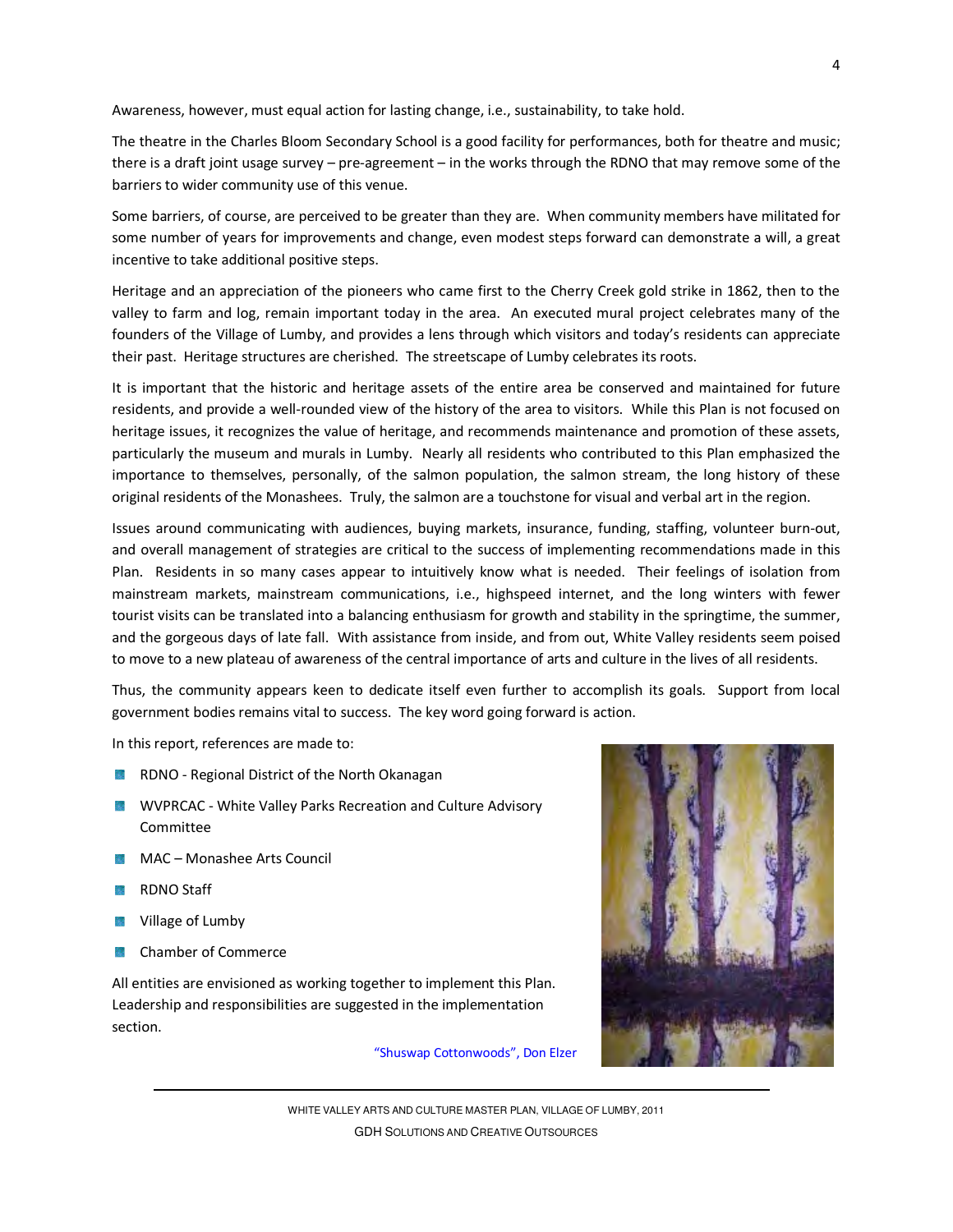# **TABLE OF CONTENTS**

| ECONOMIC AND SOCIAL IMPACT OF ARTS AND CULTURE IN THE WHITE VALLEY AND ELSEWHERE 12 |    |
|-------------------------------------------------------------------------------------|----|
|                                                                                     |    |
|                                                                                     |    |
|                                                                                     |    |
|                                                                                     |    |
|                                                                                     |    |
|                                                                                     |    |
|                                                                                     |    |
|                                                                                     |    |
| IMPLEMENTATION TIMELINE                                                             | 23 |
|                                                                                     |    |
|                                                                                     |    |
|                                                                                     |    |

The appendices form a separate document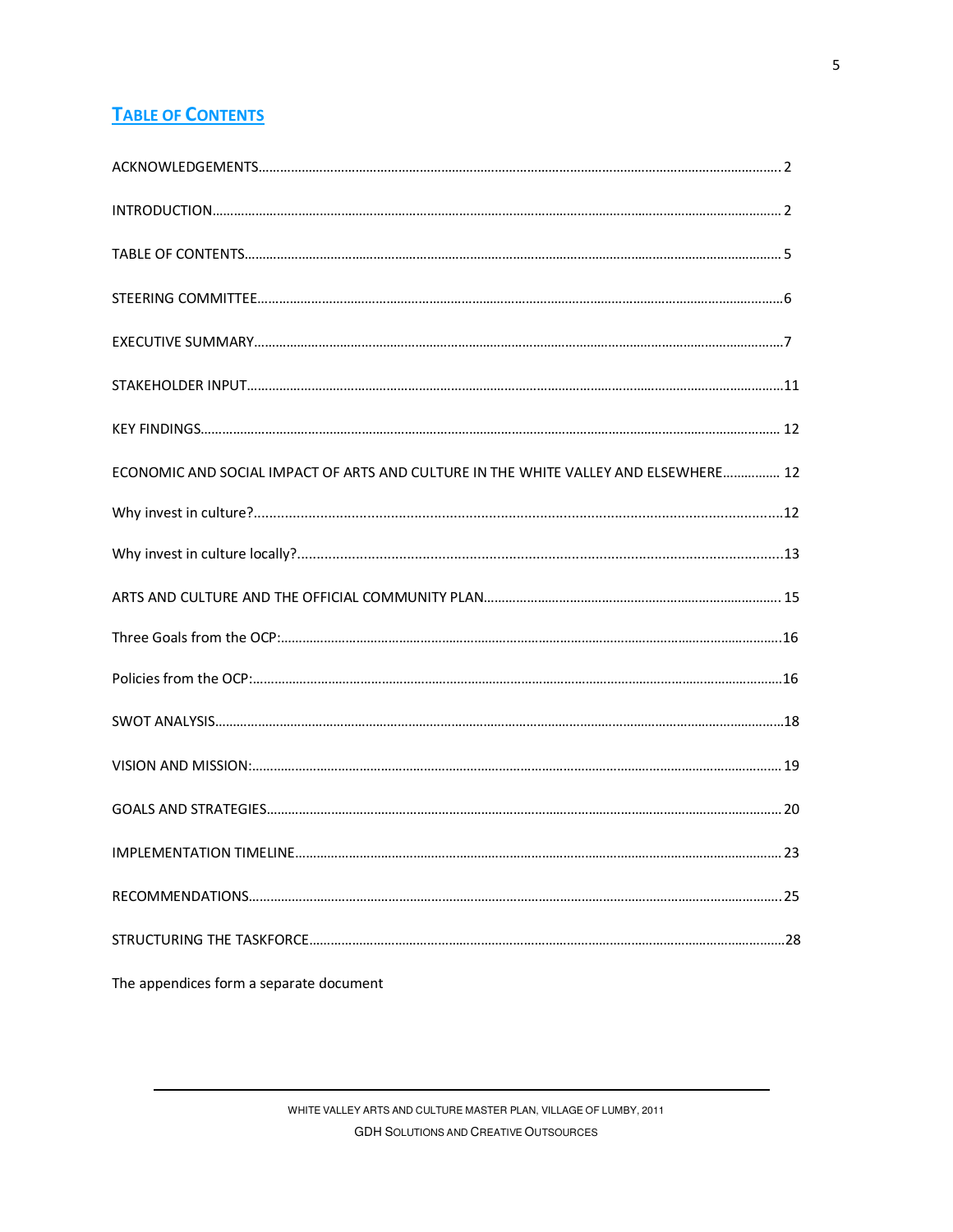# **STEERING COMMITTEE**

The Consultants appreciate the guidance provided by the Steering Committee for this Plan:

Robin LeDrew, Monashee Arts Council: Arts Representative

Ken Klassen, Financial Officer/Approving Officer, Village of Lumby: Municipal Representative

Tannis Nelson, Community Development Coordinator, Parks, Recreation & Culture, Regional District of North Okanagan: Regional Representative

Paula Harned, Trustee, School District 22; Member of Recreation Coalition and Steering Committee: Education Representative

Monique Fortin, Recreation Programmer, White Valley Community Centre: Community Representative

Doris Haas, Consultant, GDH Solutions

Christopher Miller, Consultant, Creative Outsources

Caroline Miller, Consultant, Creative Outsources

Steering Committee meetings were held November 10, 2010, and April 14, 2011.



Lumby Street Mural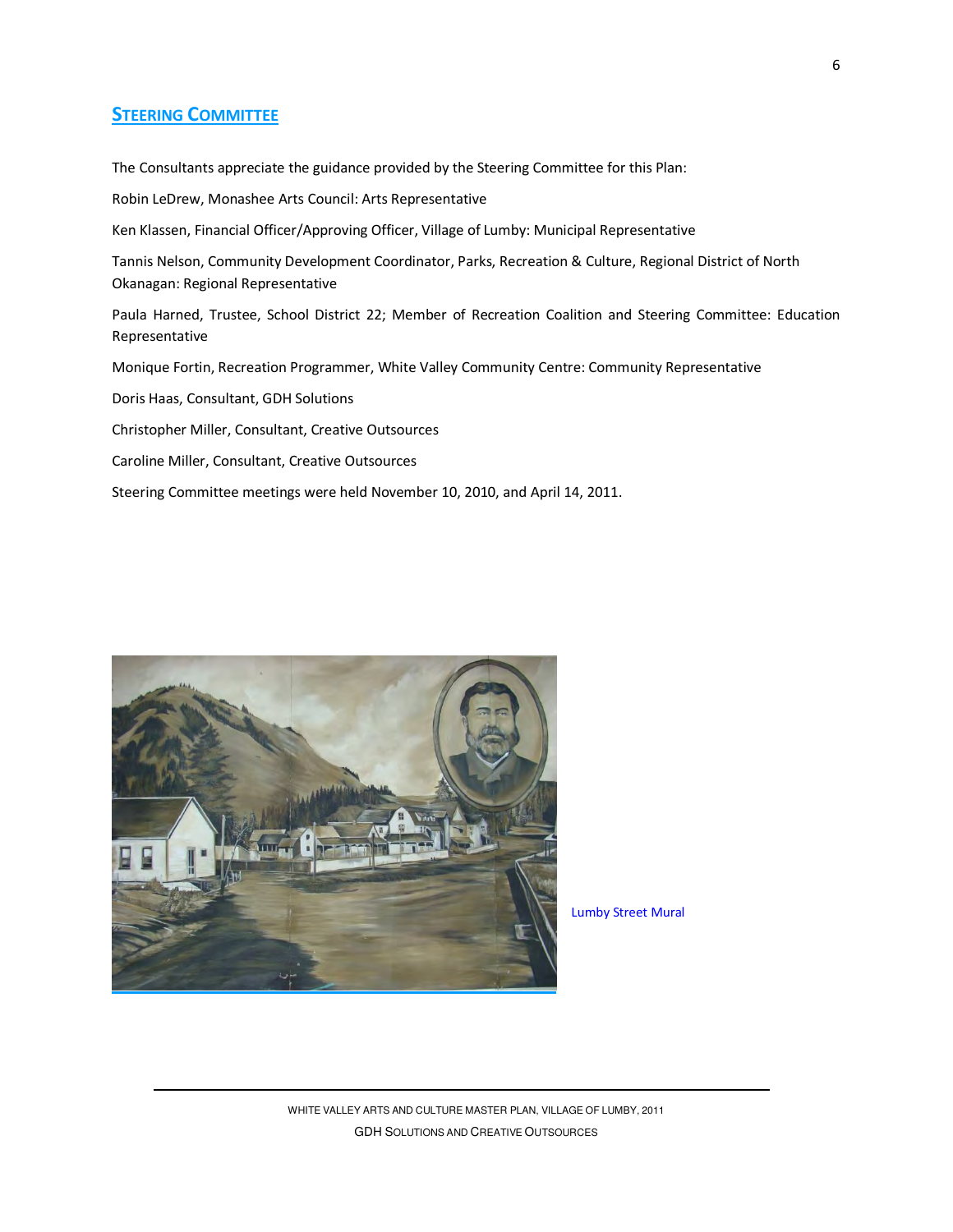# **EXECUTIVE SUMMARY**

The study area is comprised of Electoral Areas D and E of North Okanagan Regional District, including South Mabel Lake, Cherryville and the Village of Lumby, called for the purposes of this Study, White Valley.

White Valley is rural in nature, lying in the shadow of the Monashee Mountains, and enjoys four distinct seasons, with the changes in tourist traffic which that brings. The demographic profile of White Valley has evolved over the past decade, as industrial infrastructure has changed with an economy which has declined sharply in some sectors.

Parks and Recreation facilities are primarily managed by the RDNO by way of a contract with the Village of Lumby. Mabel Lake and Cherryville facilities are not managed by Lumby. Cherryville programs are managed by Lumby. The Mabel Lake Community Association manages the Mabel Lake Hall, and the Cherryville facilities (including ice rink and hall) are operated by the Cherryville Community Club). The White Valley Parks Recreation and Culture Advisory Committee is the Advisory Committee to the Regional District of North Okanagan. Membership consists of RDNO Directors for Areas D and E, and a Councilor from the Village of Lumby. The Committee reviews matters related to the delivery of parks, recreation and culture programs in the Greater Lumby area.

Sports-related recreation is popular, with winter skiing, summer paragliding, hiking and camping paramount. Artists and artisans are well-represented throughout the area, and the creation, display and retailing of their work is a year-round enterprise which enriches summer markets, fairs, and rubber-tire tourist trips to and through the area. Retailing activity declines in winter, even though winter sports-related tourism demand is a factor: without a major central arts retailing centre, sales activity remains low. Retailing efforts are currently spread out over many small studios, homes and markets, with hours and locations that miss much potential traffic. "Saturation" of downtown businesses with "art for sale" is not a long-term solution to a dedicated work and display space for multiple forms of visual, performing and written arts in the area.

Theatre and music are practiced on more of a year-round basis; in summer months, outdoor performances take precedence. In wintertime, music and theatre move indoors but lose the tourism audience for the most part.

The area population is aging somewhat, as are most populations in rural British Columbia. The birth rates among young families have grown slightly, but families with older teenagers have displayed out-migration tendencies. The pool of experience and stability in the aging population in White Valley can make solid contributions to the cultural planning and implementation for the area, as was demonstrated in workshops held in Lumby over the winter of 2011. Younger workers might return to a more vital economy in the future.

While the Plan area is somewhat vast, geographically, much of the population is clustered near the identified centres on the map found in the appendices. The 2006 Statistics Canada census showed a combined population for Areas D and E of 3,771. This is five per cent lower than the 1996 number of 3,969. Given the contraction of forestry jobs, a somewhat steady departure of residents for other cities as they look for work, and an aging populace, this is likely a reasonably accurate population number. Population numbers should be taken as approximate in this census year. The two largest employment sectors in Area D and E are agriculture/resources and services. The resource sectors have been negatively impacted by global recessions in the past three years and changes in the structure of the forest industry. The community is interested in strategies to increase employment opportunities in the Plan area.

With regard to First Nation communities, there are no reserves within or adjacent to the Plan area. The two nearest neighbouring reserves belong to the Okanagan Indian Band and the Splatsin (Spallumcheen) Indian Band.

Key informant interviews were conducted by telephone and in person with individuals with a direct voice in arts and culture in the area. Additionally, less formal discussions were held with key stakeholders both by telephone or email, and in stakeholder workshops held in Lumby February 15, and April 14. A summary of comments is included in the appendices.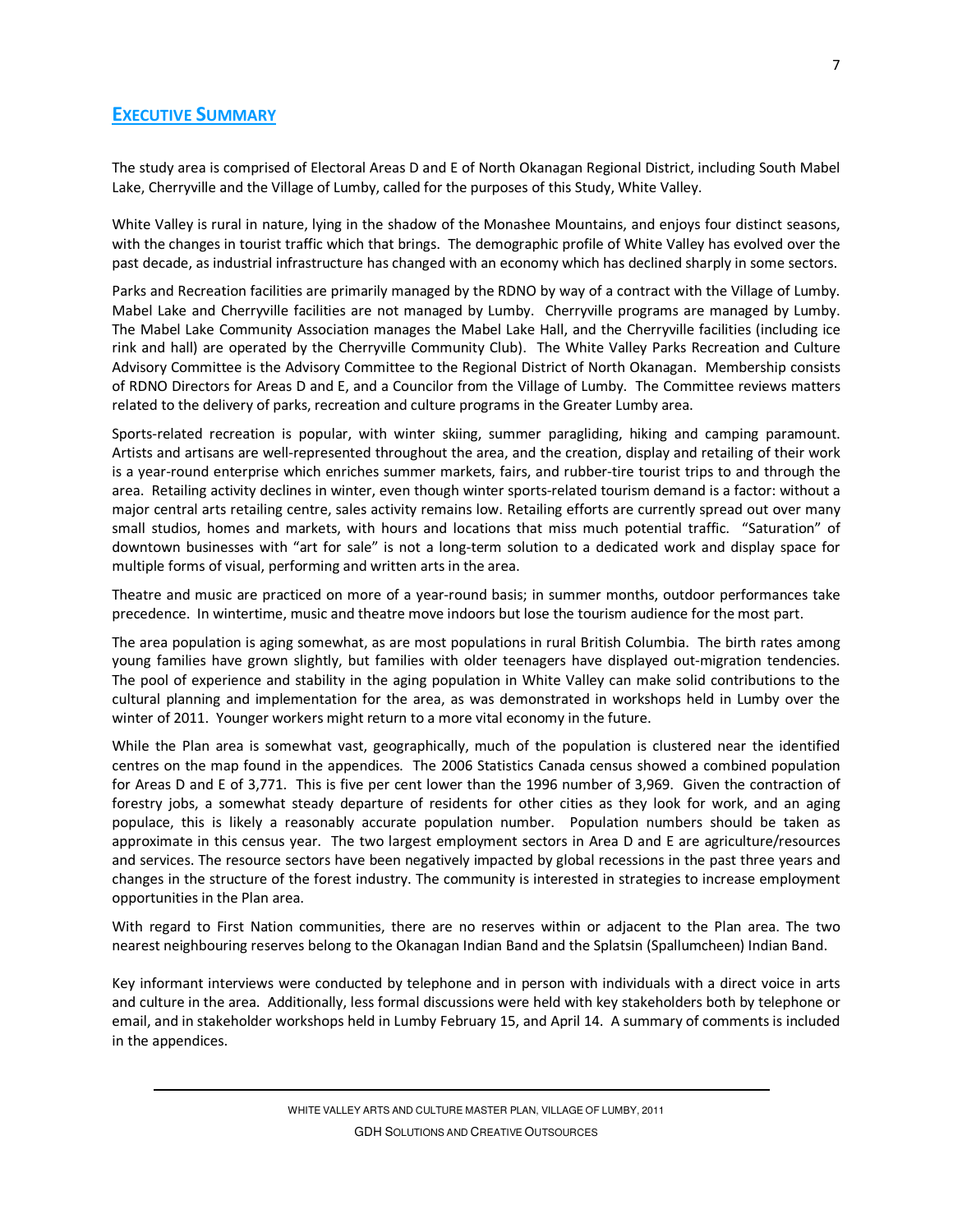#### **Goals set during the planning process include:**

#### **Goal 1:**

Create a working taskforce with representatives from RDNO, MAC, Cherryville Artisans, Village of Lumby and the Chamber of Commerce to implement the Arts and Culture Master Plan.

#### **Goal 2:**

Create or renew existing space/s for Monashee Arts Council Gallery and a Multi-Purpose Arts Space.

#### **Goal 3:**

Build critical mass for the Monashee Arts Council by expanding membership through a multi-level program to be included in the MAC rolling three-year business plan (referenced elsewhere in this document) that includes raising awareness, retaining a permanent part-time cultural services coordinator (multi-funded), conducting an inventory of artists, and cementing new business, education, private and public partnerships through sustainability planning. **Goal 4:** 

Expand awareness of the positive impact of arts and culture in the community through innovative programs including combining arts and recreational pursuits, including partnerships with local naturalist clubs.

#### **Goal 5:**

Develop new partnerships to achieve economic and physical improvement for artists and artisans in White Valley; work closely on an ongoing basis with the Chamber of Commerce.

#### **Goal 6:**

Develop strategies around sustainability, both in organizational restructuring and renewal, and in creating and improving relationships with government officials.

#### **Goal 7:**

Create new working and funding relationships with education organizations, including SD 22.

#### **Goal 8:**

Promote, expand and maintain the public art collection in order to celebrate community, grow tourism and increase tourist stop-over time.

#### **Goal 9:**

Work shop and implement broader and more marketable branding for the area to increase tourism messaging, revive area interest from tourists, community, businesses, collegial arts organizations, funders.

#### **Goal 10:**

Develop a program of educational and recreational arts activities that will have broad appeal to community residents of all ages. This should be done in a manner similar to the current sports and recreation programs sponsored by the White Valley Parks Recreation and Culture Advisory Committee.

#### **Recommendations resulting from analysis and input are:**

- 1. Form a business, government and artists community taskforce which will look at all aspects of implementing Arts and Culture Master Plan.
- 2. Create draft business plan with multiple partners, which will determine need for dedicated new or suitably renovated existing single multi-purpose space for Arts Council.
- 3. Prepare and conduct an artists' retreat with the primary deliverable of strengthening existing, and creating new partnerships within the White Valley artist and artisan community. Ensure participation from business, government, and a motivational speaker from an arts council which has achieved some of the goals accepted by the MAC. Event to be annual. Full funding to be sought.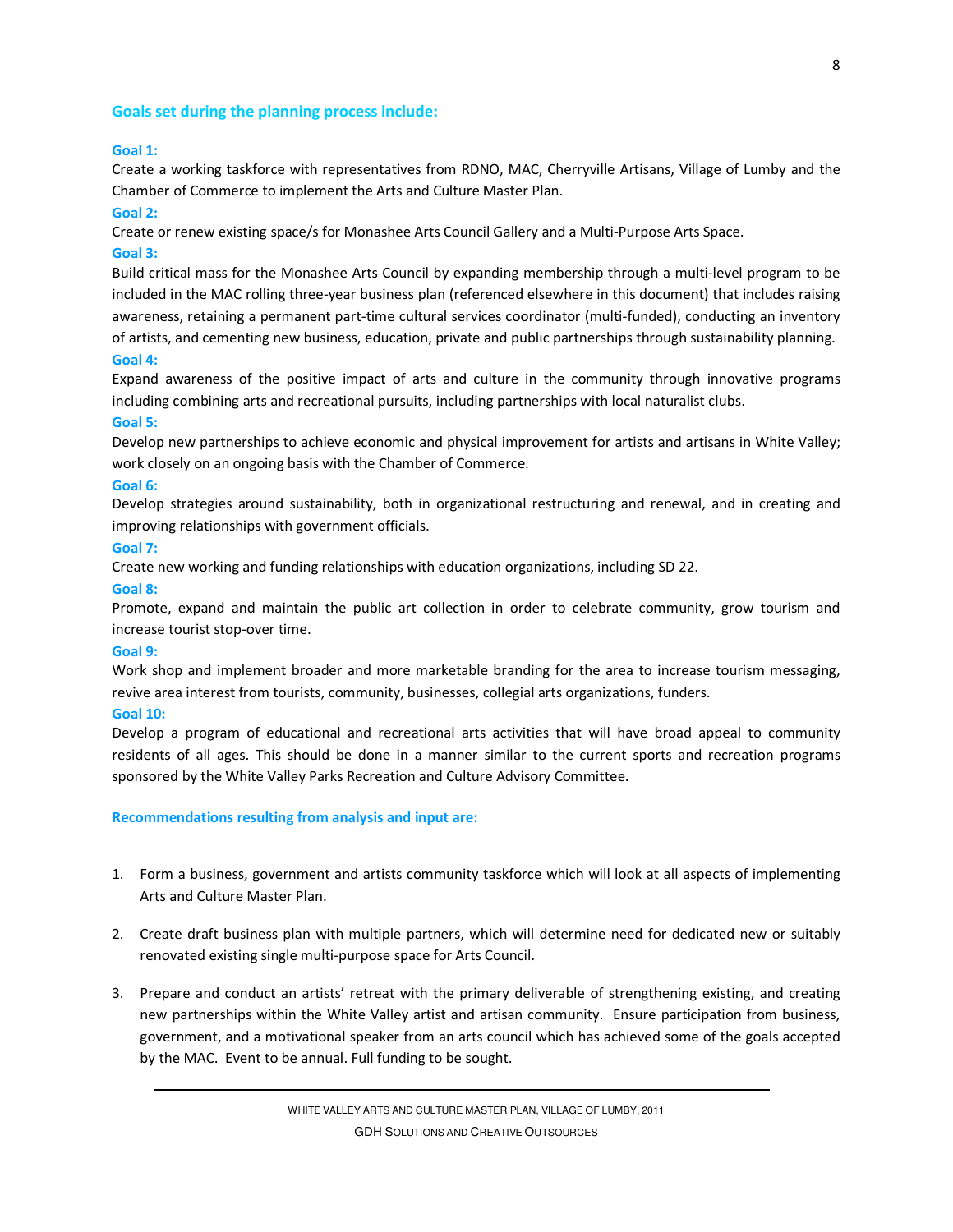- 4. Prepare and conduct an annual budget and planning retreat for MAC with members of the business community and government attending for a half-day. Present achievements, and set goals for a rolling threeyear budget and strategic plan for MAC.
- 5. Review branding of Monashee Arts Council, with input from Cherryville artists and artisans and local government. Include review of similar and of successful arts council models, including Whistler, Kicking Horse Culture (Golden), and Lake Country. Commit to updating branding for Monashee Arts and Culture.
- 6. Increase funding application activity to include wider range of grant applications, including applications focused on youth, heritage, sustainability, and new projects. Maximize local business and community forums to seek and establish matching funding formulae. Establish membership in Canada Helps.
- 7. Increase membership in the Monashee Arts Council based on the newly-set annual budget line item to achieve greater awareness, critical mass, communication, income. Extend different types of membership: business, youth, neighbouring artists or councils, tourists, visitors, educators. Utilize membership and communication as a tool for growth in all areas of MAC endeavours. Ensure non-participating residents are invited "in".
- 8. Interact with Regional District and Village officials, and the WVPRCAC to guarantee the White Valley Arts and Culture Master Plan is adopted, prefatory to Plan initiatives appearing as a budget line on both Village and RDNO annual budgets, tied to inflation. Ensure adoption equates to action.
- 9. Ensure representation on the newly created taskforce and on the MAC of youth, education, First Nations and seniors in the community. Respect each group's needs for relevant change, programming and affordability.
- 10. Remove barriers to wider use by community of Charles Bloom SS once RDNO survey and draft facility use agreement are completed. Add other SD22 spaces to venue pool for community.
- 11. Set up a short-term taskforce to explore the opportunities to assist not-for-profits with their insurance coverage needs Look at other arts council models. Quantify discount benefits from utilizing same carriers across organizations.
- 12. Hire and retain a half-time Cultural Services Coordinator as a permanent position (See 2005 Village of Lumby OCP Recommendations). This position to conduct artist inventory, update MAC website, work directly with artists to grow capacity of MAC to become a greater artistic and economic force in the district. Responsibilities to include: liaison with government (advisory committee); education (SD 22); artists (MAC); artisans (Public and Farmers Market and Cherryville Artisans); communication with government funding bodies regarding grant opportunities; application for grants; liaison with tourism and business organizations having an effect on traffic to and through the area. Position to be multi-level funded in coordination with RDNO.
- 13. Expand and update the MAC website, including links to artists and artisans; tourism sites; bed and breakfast businesses; restaurants; sports infrastructure, such as skiing and paragliding. Include an "art walk" and "art drive" for both Lumby and Cherryville, which includes the master access list of public art, and artists' studios and markets. Include petitioning service providers for upgrades to area high speed infrastructure.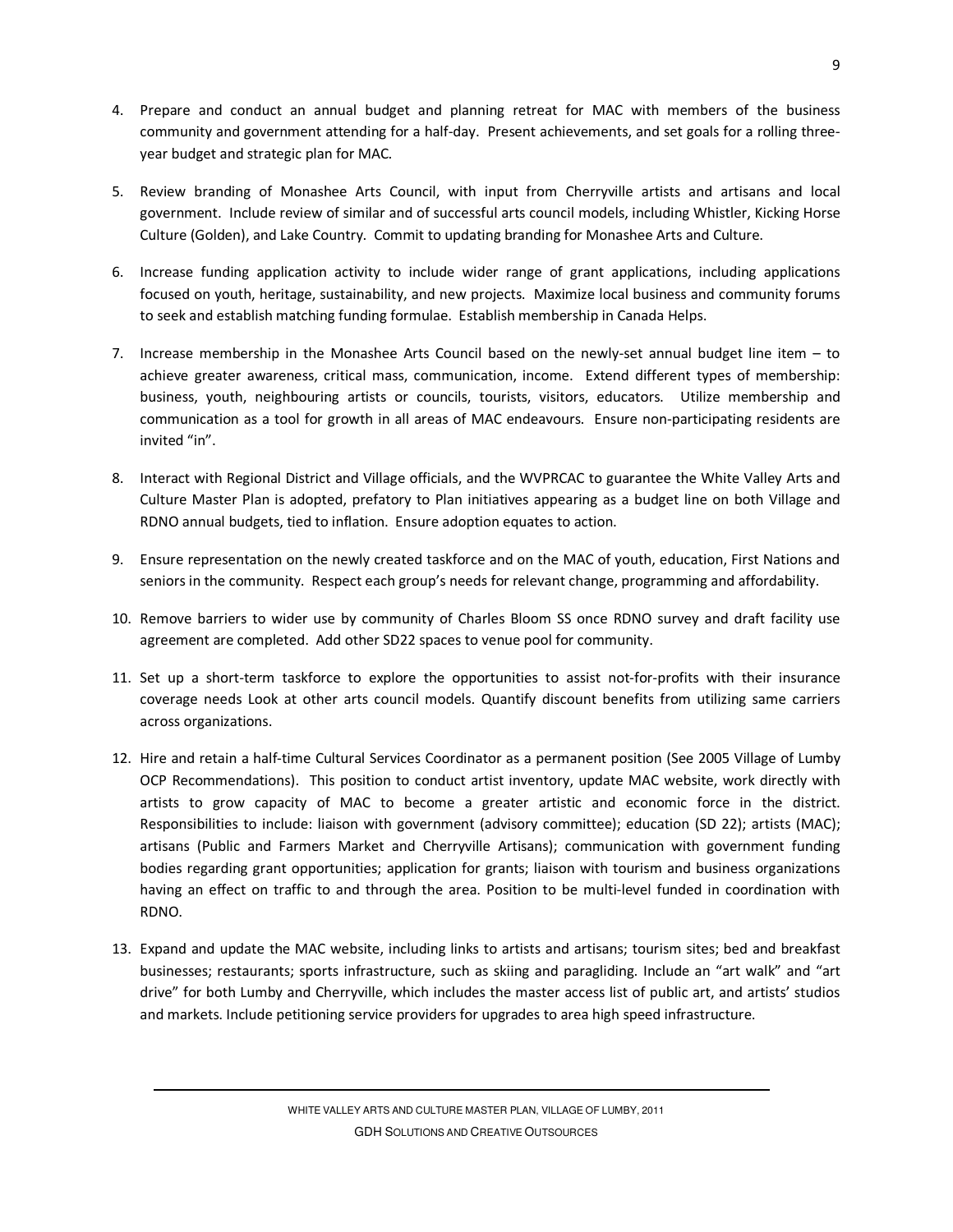14. Address the arts and culture-related recommendations from the Yates, Thorn White Valley Parks, Recreation and Culture Master Plan (January 2010), and set up action timelines, and leadership. Some of these recommendations are covered in part, by recommendations and findings elsewhere in this plan.

#### **VISION AND MISSION**

The two stakeholder workshops and the key informant interviews helped develop the Vision and the Mission statements. Workshop participants were reminded that a mission is what an organization does, its actions. A vision is what the organization would like to happen as a result of the action.

#### **THE VISION:**

The entire White Valley community economically and socially benefits from an emphasis on arts and culture throughout the area, including Cherryville, and in a revitalization of the White Valley Recreation Complex in Lumby.

#### **THE MISSION:**

To support the economic and social expansion of arts and culture in White Valley communities through new partnerships, creative funding formulas, and support of local government offices.



Sculpture, "Little Girl 2", Wildcraft Forest Ecomuseum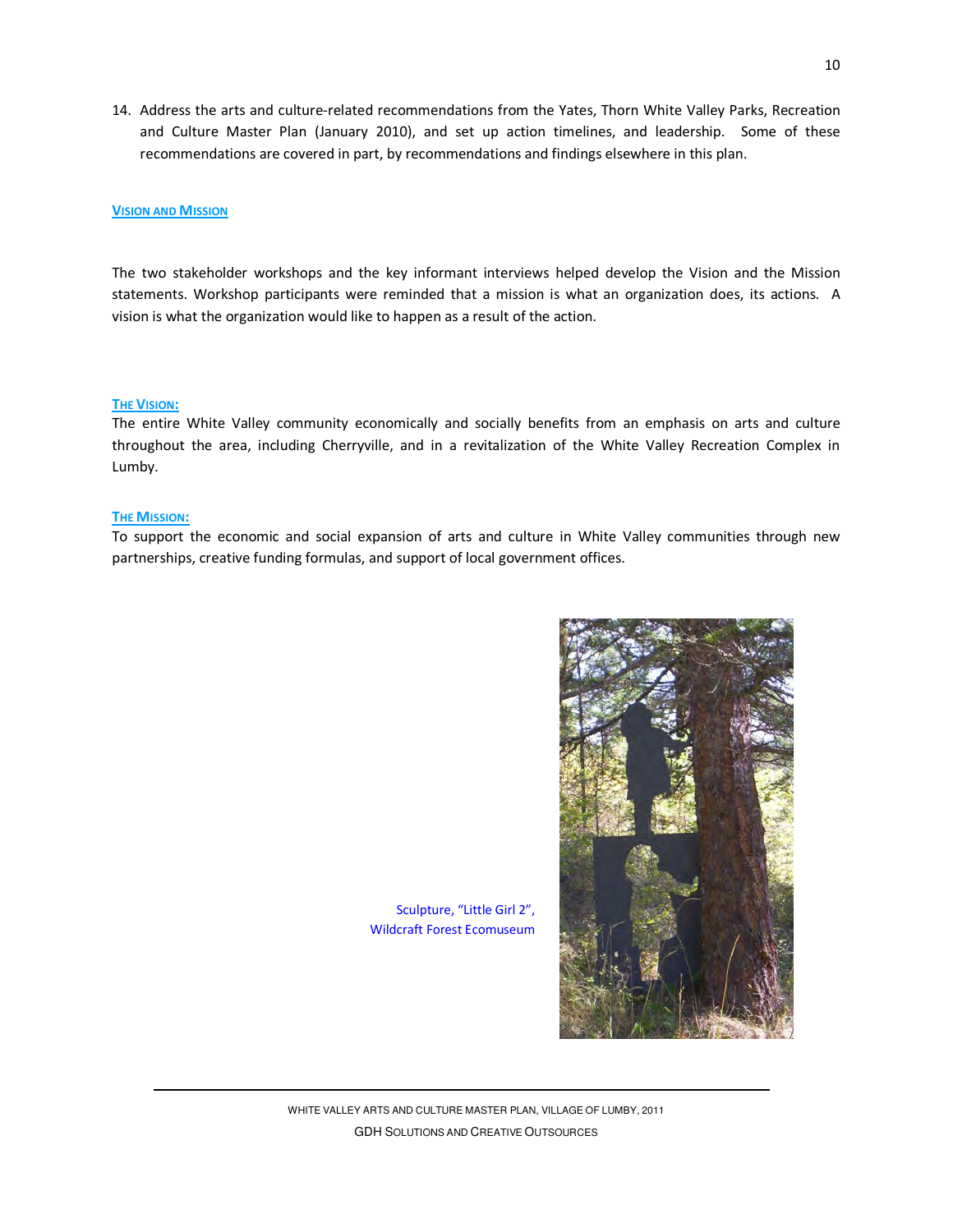# **STAKEHOLDER INPUT**

The Plan Area is rich with stakeholders – community members who feel arts and culture is important to them, to their community, and to the economy of the area.

Given the modest scope of this Plan, it was possible to communicate with a limited number of stakeholders in depth. There was no shortage of good ideas, suggestions, and references to other planning documents which were helpful and covered a range of issues.

A combination of telephone interviews, and one-on-one discussions around specific issues of the Plan contributed to the findings. Two stakeholder workshops were conducted, January 18 and April 14, 2011. The first workshop was held on the same evening as a presentation from MQN Architects (Vernon) on a reconfiguration of the Community Centre and its grounds. This meeting propinquity allowed further input on the issue of arts and culture planning to be gathered from those attending that Open House. Twenty-four community members participated directly in arts and culture work groups at the first session in January. The second session was held the same evening as an open house on a new Official Community Plan for rural Lumby. Responses to the draft Executive Summary, the goals and recommendations were made by the attendees; 23 attendees made contributions to the Plan.

Eleven telephone and in-person interviews were conducted; not all those invited to participate were able to complete interviews. Interviews were completed with residents of all areas: South Mabel Lake, Cherryville and Lumby.

Organizations and companies represented included (but given multiple hats worn by residents in smaller communities) likely were not limited to:

- Cherryville Artisans Shop
- Cherryville Farmers Market
- Landslide Studios
- Lumby Air Force
- Lumby and District Museum
- Lumby Public Market
- Mabel Lake Community Club
- Monashee Arts Council
- Red Dog Glass Studio
- Regional District of North Okanagan
- School District 22
- Seniors Program
- Village of Lumby
- Wildcraft Forest Studios & Ecomuseum
- White Valley Community Centre
- Wild Salmon Music Festival



Collage from "Lumby Rocks"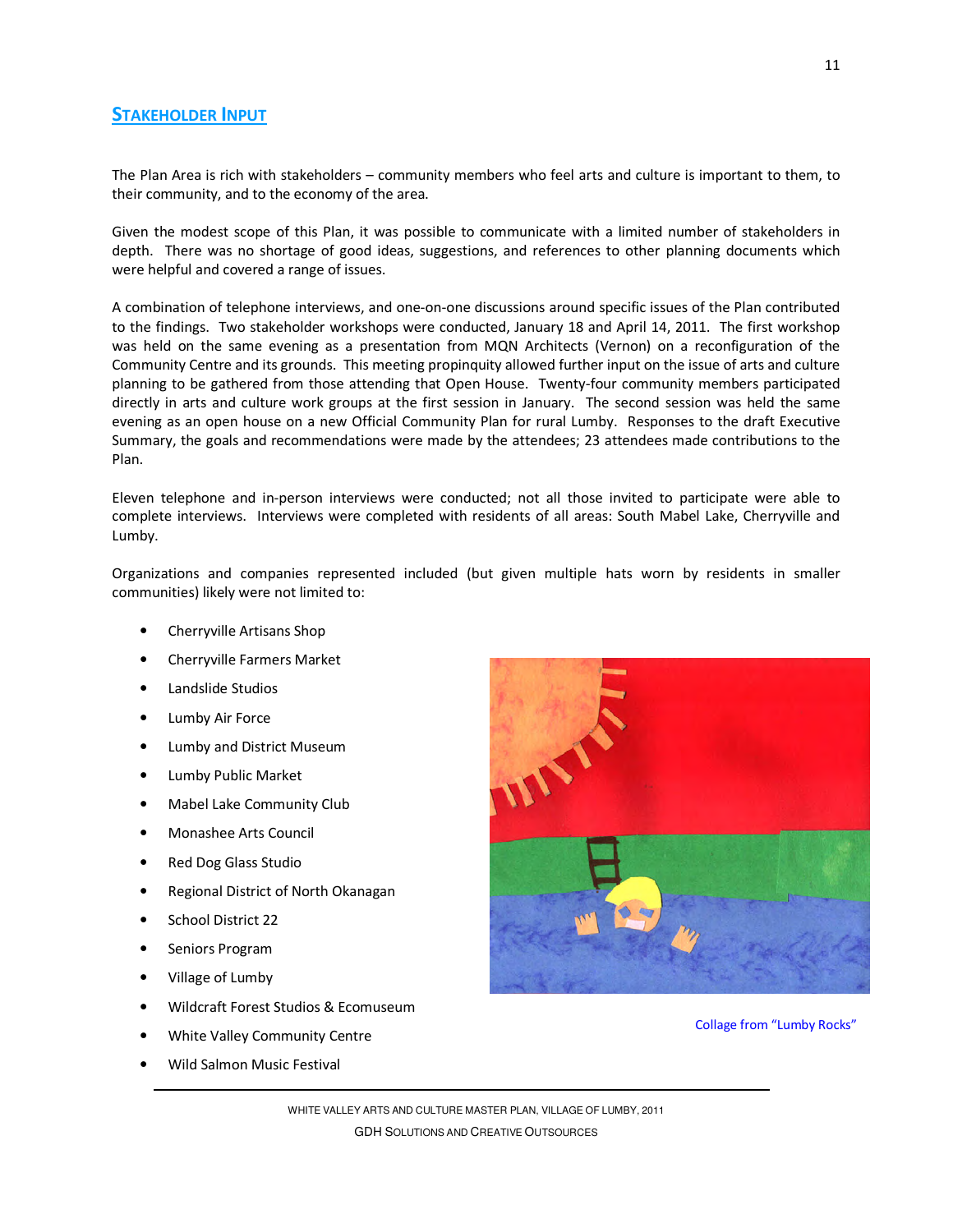# **KEY FINDINGS**

Key findings of the study came out of the consultation process, including stakeholder input, consultant observation and analysis. They are:

- **Need for improved electronic communication infrastructure (high speed internet)**
- Need for improved communications to audiences (tourists, residents) to promote area
- **Need for improved and speedier communications to arts and culture colleagues to increase activity levels**
- Need for a permanent home for the arts council including public space to achieve professionalism and growth
- Need for funding stability to realize goals of the business plan
- **Need for paid staff to oversee cultural issues at RDNO or Village level**
- Need for broader awareness of the social and economic potential of arts and culture in the community
- Need for new and strengthened partnerships
	- between arts organizations and government bodies
	- between arts and education [SD22; White Valley Recreation Centre; White Valley Community Resource Centre]
	- among communities both within and outside the White Valley area
- **Need for removal of barriers around venue rental, including insurance & contract issues**
- **Need for action and sustainability in arts and culture endeavours in the community-at-large**
- Need for preservation of heritage infrastructure and marketability of heritage
- Need for new focus on marketability of arts by business organizations such as the Chamber of Commerce

# **ECONOMIC AND SOCIAL IMPACT OF ARTS AND CULTURE IN THE WHITE VALLEY AND ELSEWHERE**

The economic impact of arts and culture is important to growing communities. The spin-off value of investing in the arts is sound, strategic economic policy. Research by the Conference Board of Canada has shown that for every \$1 of real value-added GDP produced by Canada's culture industries, \$1.84 is added to overall real GDP. The same research also shows that performing arts organizations generate \$2.70 in revenues for every dollar they receive from governments [Valuing Culture: Measuring and Understanding Canada's Creative Economy 2009].

#### **WHY INVEST IN CULTURE?**

The arts and culture sector already brings economic and social benefits to residents in the White Valley area. Meanwhile, note that nationally, the sector. . .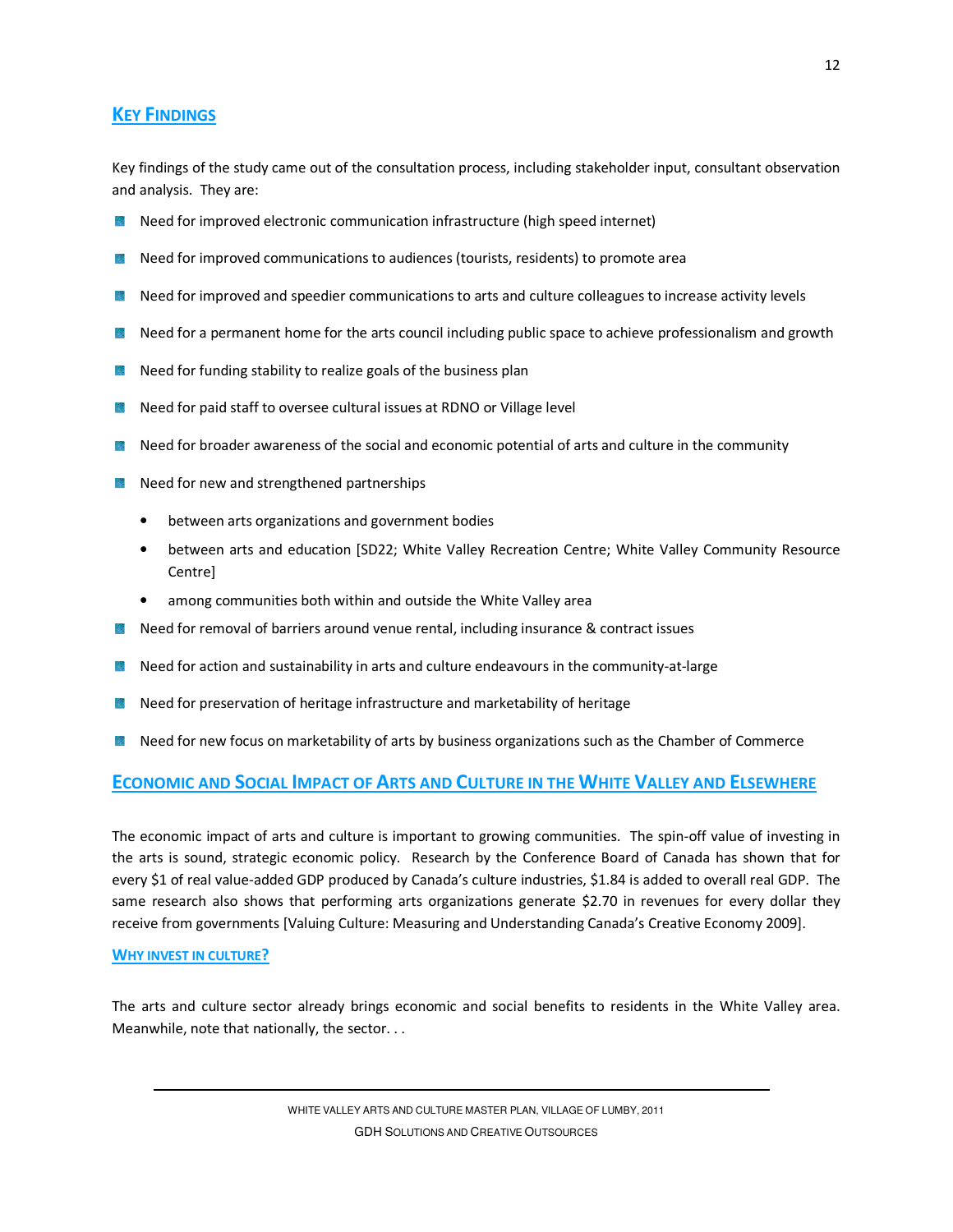- Boosts economic growth and development, including contributing \$46 billion to Canada's GDP, \$25 billion in taxes, and \$25 billion in consumer spending. Arts and culture represents over 630,000 jobs in the Canadian economy: in perspective, the arts and culture sectors are larger than Canada's insurance industry and Canada's forest industry *combined*.
- **Builds social cohesion and intercultural understanding within increasingly diverse populations.**
- **Responds to an enhanced demand for creativity and innovation as essential skill sets in local, national and** international labour markets.
- **Advances Canadian culture as a centre of excellence on the international stage.**

Canadians view the arts as cornerstones of excellence, innovation, and creative leadership in Canada. They recognize that these attributes are the contemporary building blocks of an internationally competitive society. In fact, the arts are the driving force behind the advancement of Canada's position in a global society that values economic prosperity, social cohesion, creativity, innovation and excellence. Example: In a recent CBC survey of "The 100 Greatest Canadians Ever", 36 were artists; 17 were athletes.

Funding is a core need. It's a core need for programs. For growth. For infrastructure. To recover from the recession.

"Any government which says it has a plan for economic recovery and doesn't have a plan in place for arts and culture doesn't have a plan for economic recovery." [Then Federal Minister James Moore, MP, Port Moody, Westwood, Port Coquitlam; Minister, Canadian Heritage, responsible for arts and culture. September, 2010, Victoria, BC.]

Ongoing support and funding is critical for arts, cultural, heritage, and aboriginal groups. Raising awareness of the importance of arts and culture as part of economic life in the White Valley is an underlying platform of an economically viable White Valley Arts and Culture Master Plan.

# **WHY INVEST IN CULTURE LOCALLY?**

In a provincial study in 2006 [Socio-Economic Impacts of Arts and Cultural Organizations in BC: Grant Applicants to the BC Arts Council] the return on public investment in the arts in the form of tax revenues is \$1.36 for every dollar invested.

The Monashee Arts Council is eligible for thousands of dollars in annual operating and project funding from the BC Arts Council. Additionally, the Council can apply for funding directly to local, provincial and federal funding agencies. The strongest possible funding profile is one in which applicants propose "matching" funding, wherein local businesses or private foundations agree to match public funding at a formula of "dollar for dollar" or a varying funding profile. However, without committed paid staffing or charismatic volunteers with hundreds of unpaid hours at their disposal, grant applications often fall by the way, as they are complicated, time-consuming, and require skilled online competencies and high-speed internet connections.

Healthy provincial revenues mean healthy returns to municipalities, and better bottom lines for artists, businesses, municipalities and all those who live and work in a vital area which is culturally alive. The arts and cultural industry improves the quality of life in a community, creating cornerstones that allow the collective activities of artists to make a difference. In BC, the economy has been primarily healthy for the past decade. Outside urban centres, however, economic vagaries have been much more apparent.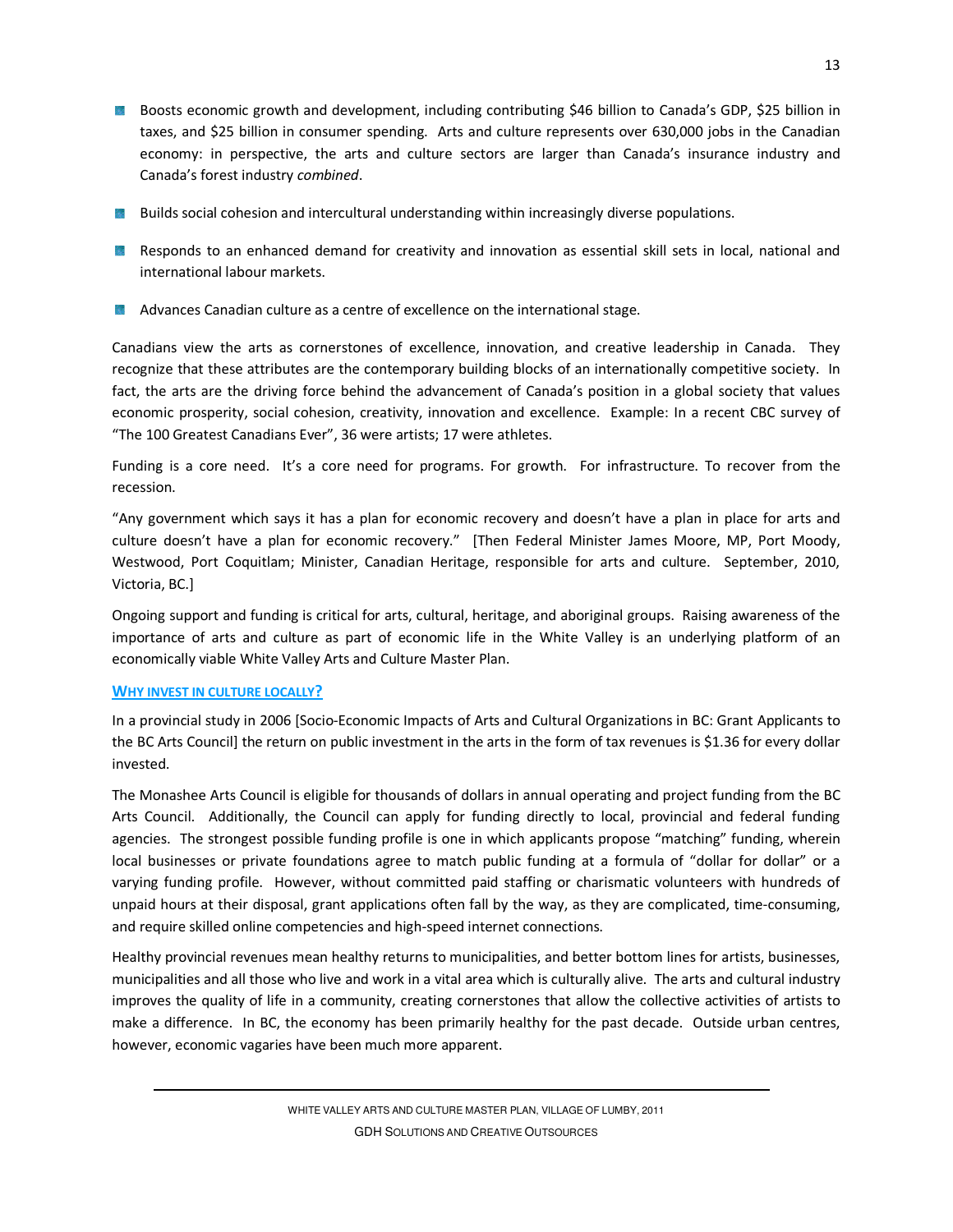Arts and culture can be a stabilizing factor in up-and-down resource-based economies, as the 2005 Village of Lumby Official Community Plan makes clear. In BC overall, the arts and culture industry employs 80,000 people,

with \$5.2 billion a year in spending. The White Valley Plan area, to produce a balanced society among local and home-based businesses, education, tourism, and arts and culture, must ensure that governments and residents are well-positioned to support workers who contribute to this vital industry, and that local educational support for arts and culture enterprises is a cornerstone of future planning.

Students involved in the arts have better grades and lower dropout rates; higher empathy and tolerance toward racial groups other than their own; higher scores in creative thinking, expression of ideas, and risk-taking in learning. Young people involved in the arts are much less likely to become involved in gangs or drugs. An overwhelming majority of parents want arts incorporated into their children's lives.



Orchard House Bed & Breakfast

There is a bank of educational research that supports music education in the schools. Studies from the US Department of Education indicate that students who are involved in the arts perform better on 8th and  $10^{th}$  grade achievement tests and make up 65 to 75 percent of the top two quartiles of scores. Similar percentages are evident in students who achieve A and B grades in English. Math scores are also positively impacted when students are involved in the arts. And studies also show that dropout rates for students involved in music are lower than for those who are not involved in the fine arts. [Critical Evidence: How the Arts Benefit Student Achievement National Assembly of State Arts Agencies (NASAA) in collaboration with the Arts Education Partnership (AEP)].

Involvement in the arts is healthful. Seniors involved in the arts have significantly lower rates of doctor visits and need for medication. Active people, the kind who participate in and attend the arts, perform better at work with increased productivity, less absenteeism, and fewer on-the-job accidents. [The Washington DC Area Geriatric Education Center Consortium: Learners' Explorer Creativity and Aging. Center on Aging: Studies Without Walls]

"Some of the most powerful works of art have been produced by older Americans by hands that have engaged in years of hard work, eyes that have witnessed decades of change, and hearts that have felt a lifetime of emotions."—Hillary Rodham Clinton

Today's elders are not only the healthiest, highest-educated cohort of wrinklies ever seen, but people who fit the motivational pattern of entrepreneurs and innovators: people who've made their mark and gained economic independence, enough to be motivated now by intrinsic interest and fun. [University of Missouri-Kansas City: "What we know about creativity and older adults"]

And to further support the value of creativity and aging wellness, the ageless and elegant Sophia Loren wisely added, "There is a fountain of youth: it is your mind, your talents, the creativity you bring to your life and the lives of people you love. When you learn to tap this source, you will truly have defeated age."

The arts build community pride and social cohesion – the support by White Valley residents for local and visiting arts groups makes it clear that residents' enthusiasm is a huge reason for their living in the White Valley area, for working here, aging in place here. Arts and culture are part of the solution for any downturn in the economy, current or future. Arts and culture return good value to the communities in which they thrive.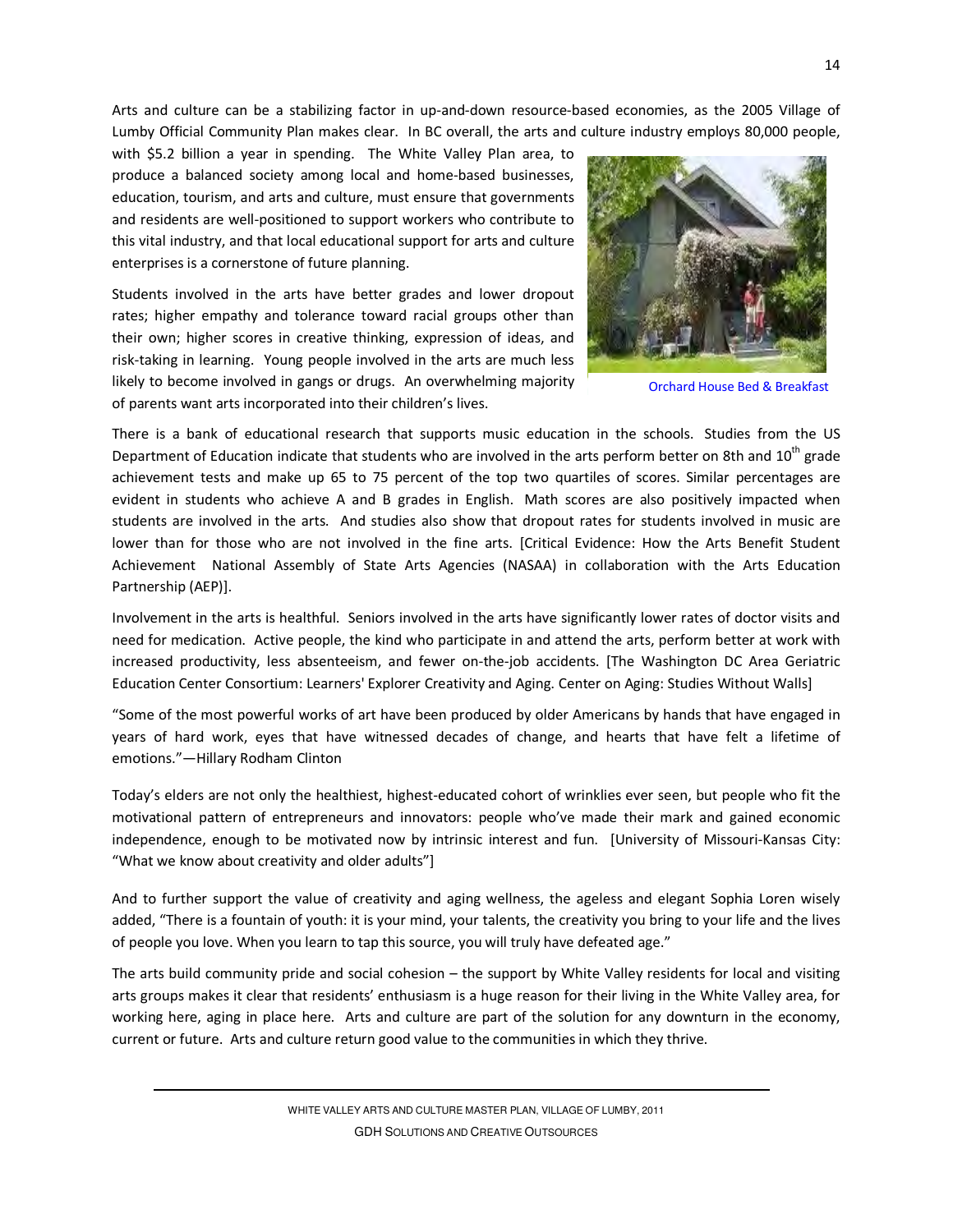# **ARTS AND CULTURE AND THE OFFICIAL COMMUNITY PLAN**

The economic impact of arts and culture is important to all communities. In the 2005 Village of Lumby Official Community Plan (OCP), a range of supportive statements helps set goals for the community, and for action implementation of specific recommendations from this White Valley Arts and Culture Master Plan. In the 2011 Draft OCP for rural Lumby, Electoral areas D and E, and Cherryville, statements attesting to the importance of culture are also included.

# **General Statements from the 2005 Village of Lumby OCP**

- Lumby has a rich settlement history and a desire to preserve this heritage. It also has a vibrant cultural community. Each contributes to the unique character of Lumby. This unique character will become a greater attraction to those seeking an alternative lifestyle, such as artists, entrepreneurs, young families and retirees. Future development will need to acknowledge heritage and cultural considerations so that Lumby embraces and shares its history.
- Economic development is a key issue…. The village is supportive of new economic initiatives such as satellite enterprises that could be attracted to Lumby's quality of life, and tourism ventures.
- Create a more diverse local economy that provides desirable jobs/goods/services.
- Strengthen local business: support initiatives to identify programs, external funding sources… partner in economic development activities with local business organizations and regional agencies.
- Through partnerships and direct investment, focus on marketing and promotion efforts. These are to include both general marketing and promotion of the community and events, as well as targeted marketing initiatives toward recruitment of businesses in… tourism… to Lumby.
- Support the needs of home based business as a means of growing the local economy.
- Promote the village centre as the heart of the community as the focus for commercial, civic, and cultural facilities, as well as a place to reside.
- Continue to invest in the downtown through preservation and restoration of historic buildings and through improvements to the downtown streetscape.
- Encourage and support programs to remove barriers to business and development.
- Encourage and support the attraction of new economic opportunities to the area, including appropriate and clean major industry.
- Encourage and build working partnerships with other public and private sector interests to promote sustainable growth

Image Logo "Red Dog Glass Studio", **Cherryville** 

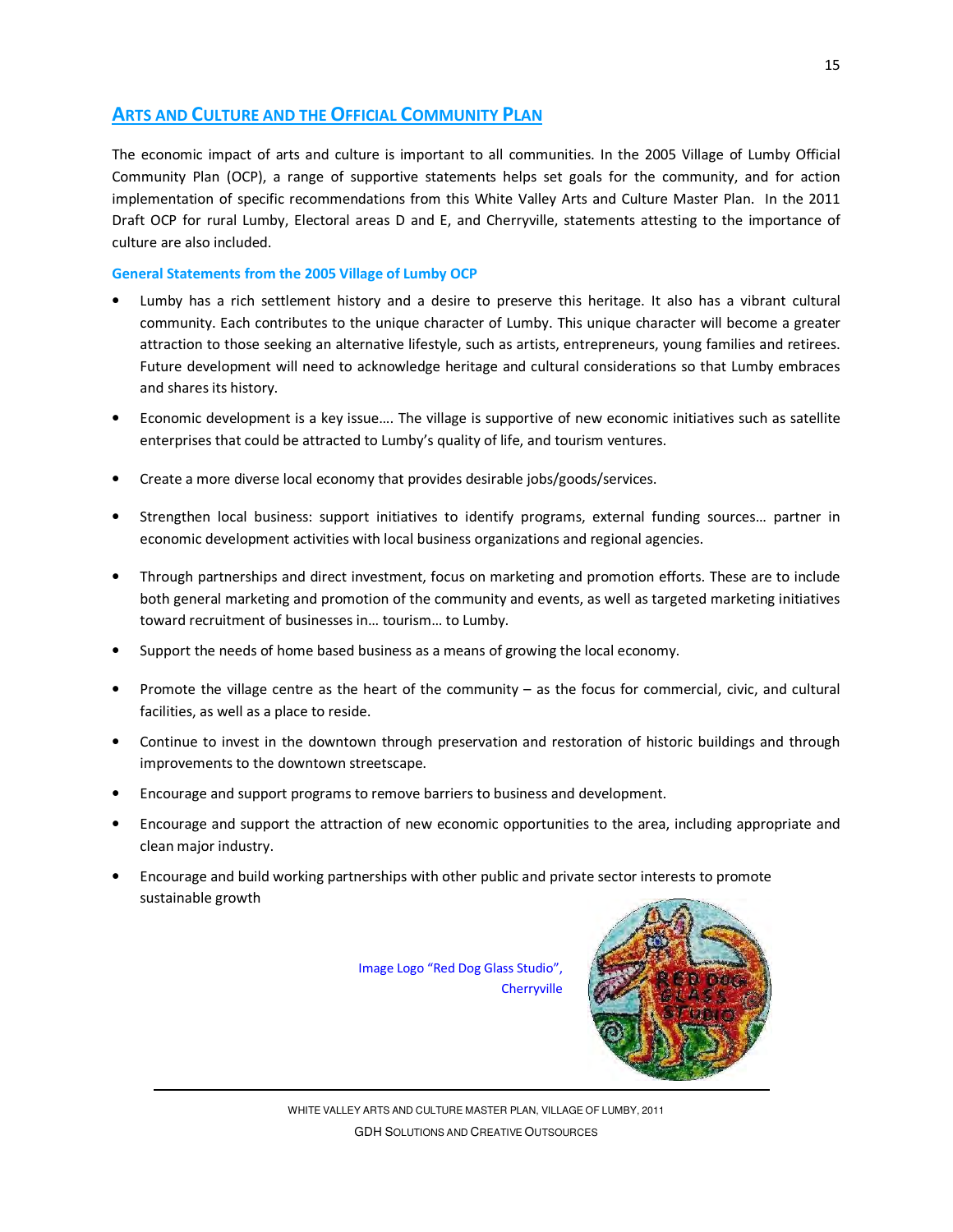# **THREE GOALS FROM THE 2005 VILLAGE OF LUMBY OCP:**

- 1. Preserve heritage, arts and cultural resources as they are integral to a vibrant community.
- 2. Recognize that cultural facilities and services contribute to a diversified economy, and contribute to community livability and desirability.
- 3. Encourage and support opportunities for learning, participation in and appreciation of arts, culture and heritage for all residents of Lumby.

STATEMENT FROM THE DRAFT 2011 REGIONAL DISTRICT OF THE NORTH OKANAGAN ELECTORAL AREA 'D' (RURAL **LUMBY) AND ELECTORAL AREA 'E' (CHERRYVILLE) OFFICIAL COMMUNITY PLAN** 

#### 9.8 ARTS AND CULTURE POLICY

9.8.1 It is recognized that the region's larger urban centres (e.g. Vernon) will be the focal point for regional cultural expression and diversity but the Regional District will work with regional institutions and associations to support cultural amenities and/or programs at the local level. Vacant classrooms, for example, may provide an opportunity for local programs, special events, celebrations support for local artists.

Note that the use of "vacant classrooms" is not suggested as a solution for a dedicated art centre in the Village of Lumby.

#### **POLICIES FROM THE 2005 VILLAGE OF LUMBY OCP:**

- 1. Encourage the promotion and awareness of Lumby's heritage, and the preservation of historic buildings, structures and sites where the aesthetic appeal and or community use positively contributes to the community.
- 2. Encourage and support volunteer organizations in the identification of heritage resources, and the establishment of a community heritage register for buildings, structures, sites or features, to be used as the basis for the management of these heritage resources.
- 3. Encourage and support the arts and cultural community, including the performing, visual, literary, historic, and multimedia arts.
- 4. Encourage the use of theatres, spaces and venues for public participation, education and enjoyment of culture through the planning and design of buildings, open spaces and public areas, including the street environment.
- 5. Encourage the development and promotion of cultural activities that generate real and valuable economic and social benefits.
- 6. Encourage the development and promotion of cultural activities and facilities which benefit tourism, and which contribute to the social, emotional and physical well being of residents of all age and income levels.
- 7. Encourage and support cultural activities that promote the growth and development of community spirit and identity.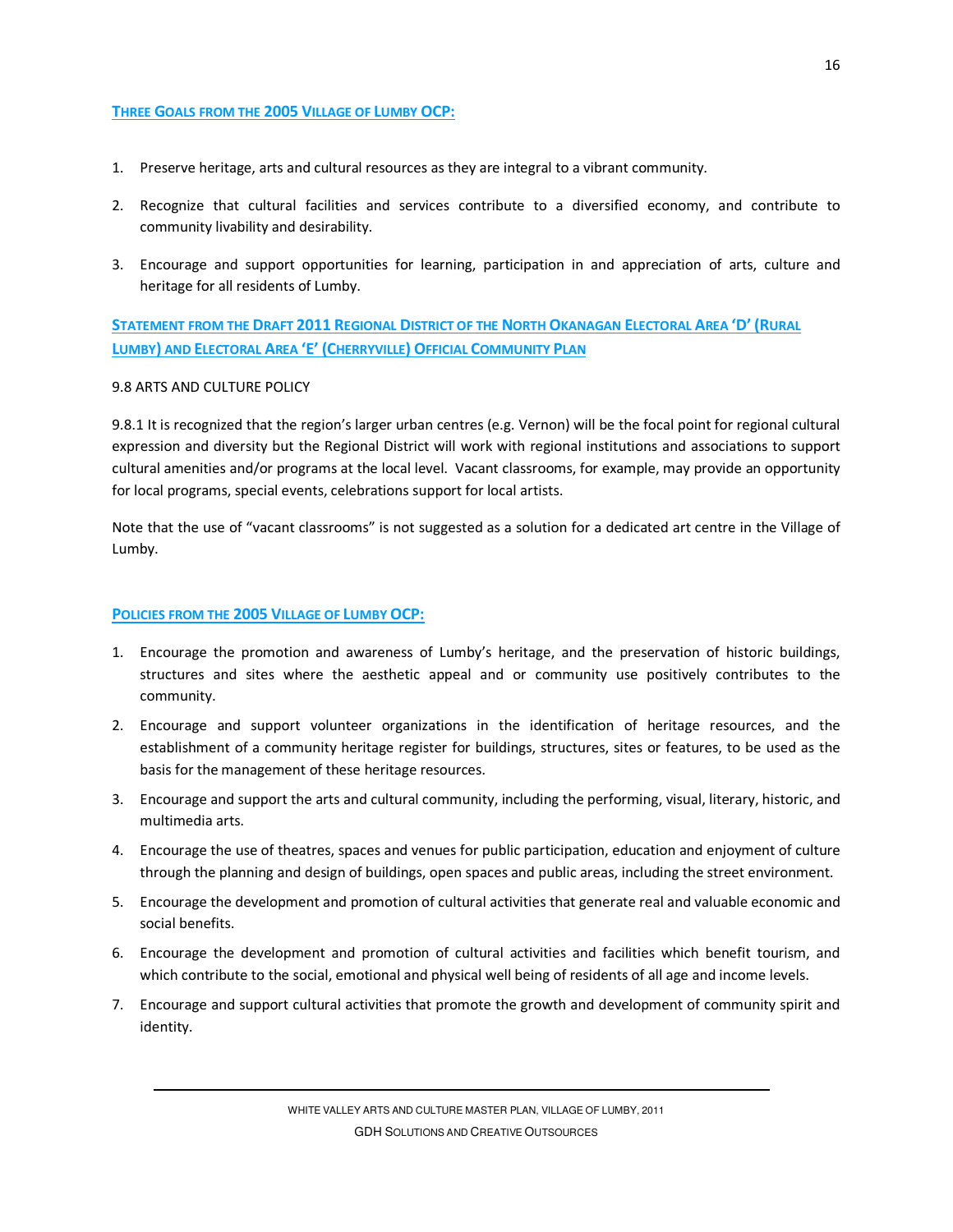With regard to community facilities, the 2005 Village of Lumby OCP has numerous recommendations around broadened facility use, particularly cross-utilization of education and arts. This recommendation stands out: "Support the development of arts and cultural organizations and activities as a means to promote cultural development in Lumby."

Revitalization of downtown is also a key goal of this OCP: a new facility for the Monashee Arts Council would satisfy various goals repeated here from the Lumby OCP, such as revitalizing downtown, providing environmentally positive work space, attracting tourists and residents, creating employment, and encouraging and developing cultural activities, and growing tourism-related businesses. As well, a new Monashee Arts Council facility would support the OCP statement to "Support community-driven initiatives, e.g., community recreation and culture."

The Draft White Valley Telephone Survey indicated new programs appear welcome. This information relates to Plan Goal 10.

|                           | Lumby | Elec. Dist. | Elec.  | Have     | No Children | Age:  | Age:  | Age: 60 + |
|---------------------------|-------|-------------|--------|----------|-------------|-------|-------|-----------|
|                           |       | D           | Dist E | children |             | 19-34 | 35 59 |           |
| Gym sports                | 40%   | 35%         | 32%    | 58%      | 22%         | 61%   | 39%   | 13%       |
| <b>Art Classes</b>        | 25%   | 19%         | 30%    | 34%      | 16%         | 29%   | 25%   | 16%       |
| <b>Cooking Classes</b>    | 28%   | 21%         | 16%    | 34%      | 15%         | 36%   | 22%   | 13%       |
| <b>Pottery Classes</b>    | 27%   | 21%         | 15%    | 33#      | 14%         | 33%   | 24%   | 11%       |
| <b>Woodwork Classes</b>   | 24%   | 22%         | 22%    | 29%      | 18%         | 30%   | 25%   | 12%       |
| <b>Theatre Programs</b>   | 19%   | 18%         | 11%    | 25%      | 11%         | 26%   | 18%   | 9%        |
| <b>Metalwork Programs</b> | 19%   | 14%         | 18%    | 26%      | 10%         | 31%   | 15%   | 9%        |
| <b>Sewing Classes</b>     | 19%   | 13%         | 13%    | 24%      | 8%          | 26%   | 14%   | 8%        |

#### **Strong Interest in Possible New Programs**

Note: Columns may add to more than 100% because multiple answers would apply. \*Read as: 40% of households surveyed in Lumby were described as very likely to have someone who would be interested in gym sports.



Salmon Trail, Pencil 1, Robin LeDrew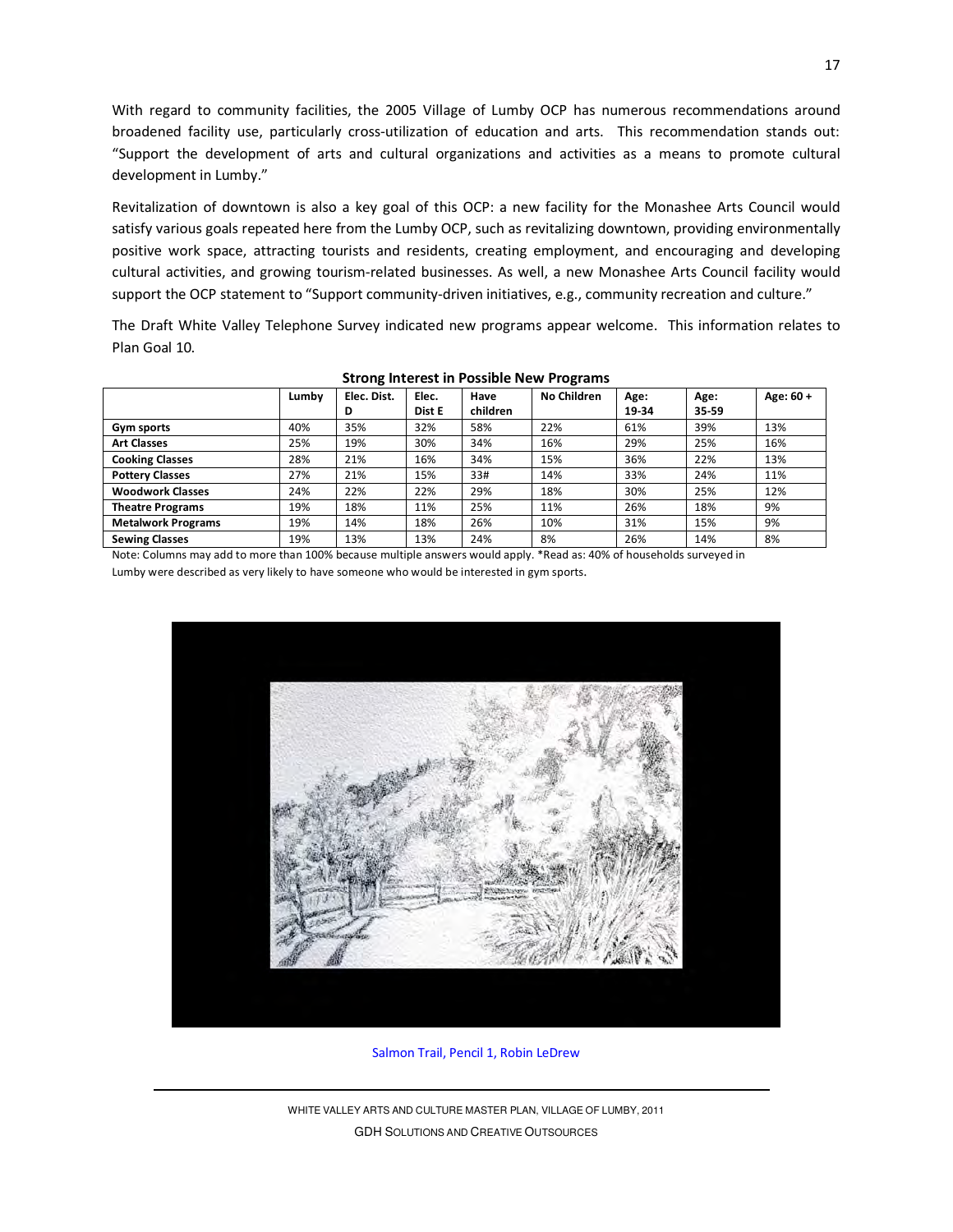# **SWOT ANALYSIS**

#### **Strengths**

- **A** Arts and culture is deeply entrenched in the entire area as important to residents' daily lives
- **The Monashee Arts Council is a registered not-for-profit and organized to play a key role**
- The 2005 Lumby OCP strongly supports arts and culture endeavours
- **EX** Cherryville Artisans Group is well-respected and functions well in many areas
- The RDNO and the Village of Lumby have committed to planning for, and funding of, arts and culture ventures
- Residents who are involved in the business or pleasure of producing arts and culture are committed to growth
- **The area exhibits natural beauty and is a tourist draw**
- The area is well-served by planning procedures

#### **Weaknesses**

- **The economy has weakened in the area due to contraction in the forestry industry**
- **EX** Young singles are moving away for better education and employment opportunities
- **EX** Communication is difficult and is not keeping up with national standards of internet connectivity
- **The Monashee Arts Council currently has limited impact in the community**
- **EX** Collaboration between Lumby & Cherryville artists difficult due to geography, internet, "territorial" issues

#### **Opportunities**

- Young families like the area
- **Tourism is predicted to increase**
- **B** Governments are looking for environmentally sound, culturally significant new businesses
- The Monashee Arts Council could increase membership twenty-fold through introduction of mixed levels of memberships and partnerships, and further grow from there according to its new business plan
- **Heritage is of growing interest to residents and tourists**
- **Farmers and public markets are increasingly popular**
- **Energy level of artists and artisans appears strong**
- **B** Growth of awareness through improved branding and communications can grow audiences and business
- Economic growth can result from increased collaboration between Cherryville and Lumby/South Mabel Lake 躑 artists

#### **Threats**

- **EX** Contraction of government support and funding
- **W** Volunteer burn-out if no professional assistance is provided
- **B** Ongoing lack of communications improvements if no action taken by Telus or others
- **Contraction of tourism if gasoline prices skyrocket**
- **EX** Lack of awareness in general community of sustainability fragility of sector
- **The Monashee Arts Council's small active membership is a barrier to growth and stability**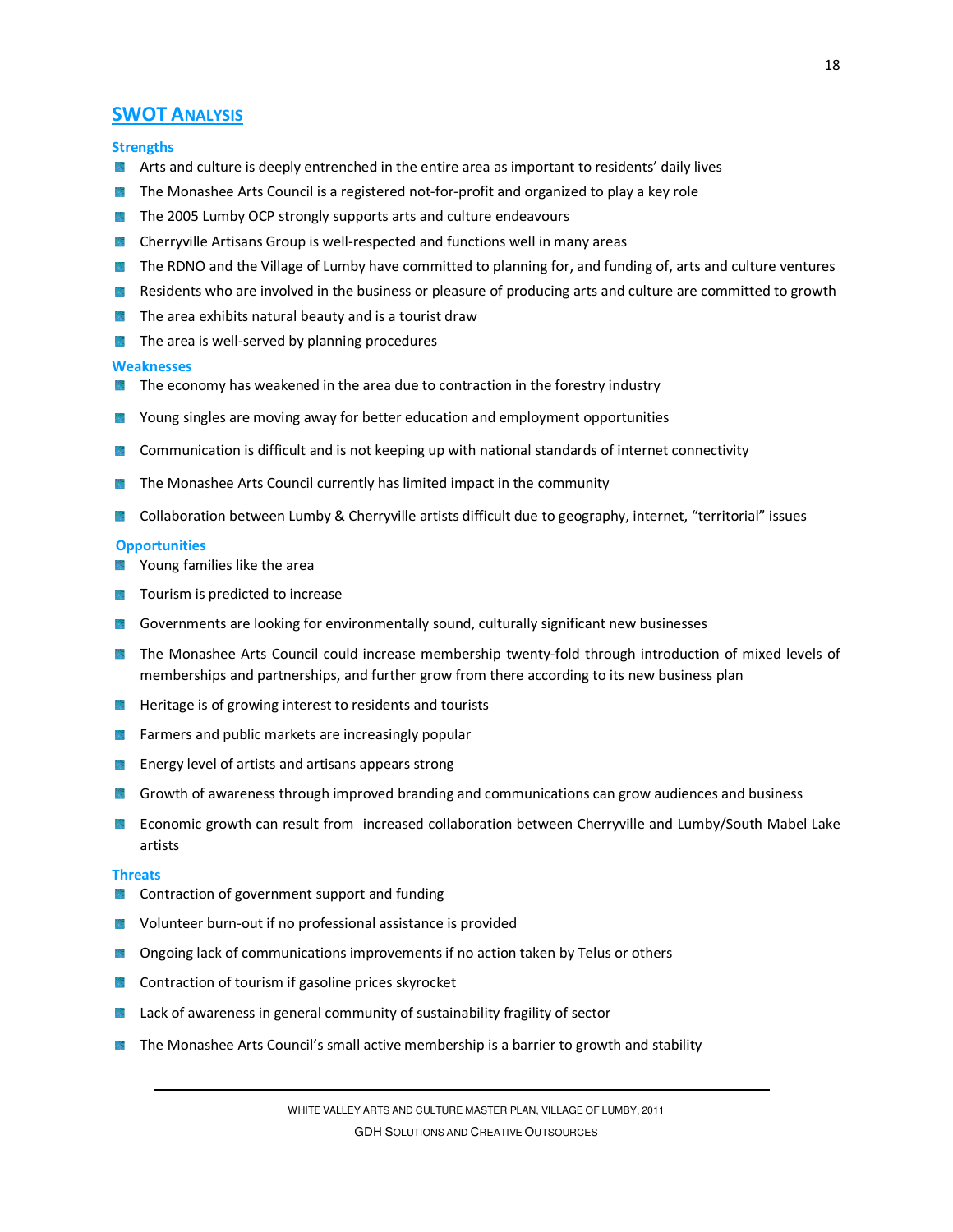# **VISION AND MISSION**

Stakeholders at the first workshop, and key informant interviews, provided direction for creating Vision and Mission statements for the White Valley. Details are found in the appendices.

#### **Background**

What is a vision? What is a mission?

Good vision and mission statements provide strategic vision and direction for an organization and should not have to be revised every few years. A vision looks forward; a mission looks at today. Goals and strategies are used to get there.

Vision/Mission Statements incorporate the best thinking of stakeholders, and clearly state the purpose of programs and their ongoing evolution, reflecting the needs of residents and workers in the Plan Areas, and of art & culture service providers and educators.

Support from elected officials at Regional, Council and Mayoral level is important to ensure the Vision and Mission are carried out effectively going forward. Such support then ensures that employees of all the region's governing offices have a clear sense of the goals set by both the District's administration, and the residents, and they can carry out their tasks, knowing that they have approvals to act on the adopted vision and mission.

This Plan's vision and mission statements, incorporated into its White Valley Art & Culture Master Plan, as drafted:

- state the obvious
- reflect a range of perspectives
- **Following Exercise 2** reflect an openness to new ideas
- **focus the energy and clarify the purpose of stakeholders**
- **assist in obtaining funding (multi-level)**
- **M** motivate community artists and artisans, regional and municipal staff, volunteers, stakeholders & donors

The February workshop in part, developed the Vision and the Mission statements. Participants were reminded that a mission is what an organization does, its actions. A vision is what the organization would like to happen as a result of the action.

#### **THE VISION:**

The entire White Valley community economically and socially benefits from an emphasis on arts and culture throughout the area, including Cherryville, and in a revitalization of the White Valley Recreation Complex in Lumby.

#### **THE MISSION:**

To support the economic and social expansion of arts and culture in White Valley communities through new partnerships, creative funding formulas, and support of local government offices.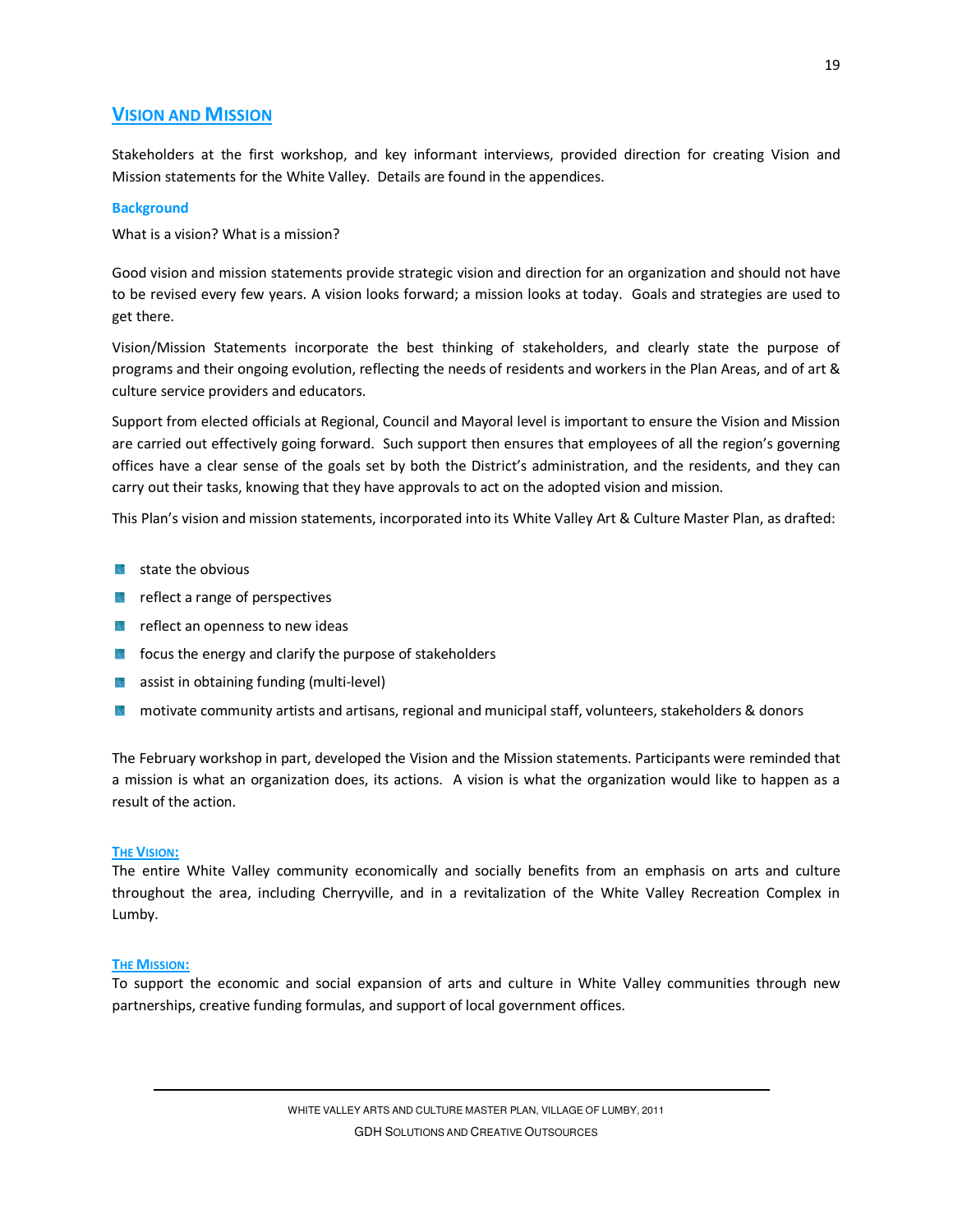# **GOALS AND STRATEGIES**

Community stakeholders and members of the public provided input to setting goals for the White Valley Arts and Culture Master Plan. Specific strategies were developed simultaneously to ensure the success of achieving each goal over the ten-year window of the Plan. Measurement of the implementation was also integrated into the stakeholder sessions. Goals and strategies were presented to the group as a whole from smaller workgroups, and input was given and incorporated.

The workshopped material was then integrated with stakeholder interview feedback, and the consultants provided analysis and an overall framework, which follows. Following is the resulting text of the goals, strategies and recommendations, along with an implementation timeline, geared to achieve the mission and fulfill the vision.

# **Goal 1:**

Create a working taskforce with representatives from RDNO, MAC, Cherryville Artisans, Village of Lumby and the Chamber of Commerce to implement the Arts and Culture Master Plan.

# **Strategies:**

- 1. Set a short timeline for set-up and measurement and report back to stakeholders.
- 2. Ensure support for the taskforce for implementation by the WVPRCAC. Personnel for the taskforce to be selected/appointed so that all stakeholders are represented.

# **Goal 2:**

Create or renew existing space/s for Monashee Arts Council Gallery and a Multi-Purpose Arts Space.

# **Strategies:**

- 1. Create draft business plan with multiple partners, which will determine need for dedicated new or suitably renovated existing single space for Arts Council:
	- a. Temporary and affordable
	- b. Transitioning to more permanent, larger, multi-functional Arts Centre, including display and retail space, plus in time:
		- i. Workshop space
		- ii. Office space
		- iii. Meeting space
		- iv. Storage

# **Goal 3:**

Build critical mass for the Monashee Arts Council by expanding membership through a multi-level program to be included in the MAC rolling three-year business plan (referenced elsewhere in this document) that includes raising awareness, retaining a permanent part-time cultural services coordinator (multi-funded), conducting an inventory of artists, and cementing new business, education, private and public partnerships through sustainability planning.

# **Strategies:**

- 1. Promote expansion of internet service in communities with resident artists to assist growth of networks, expand business opportunities, reach audiences.
- 2. Once improved communication channels are in place, launch membership drive. Set goals to grow membership to include at least 60% of artists in District population areas.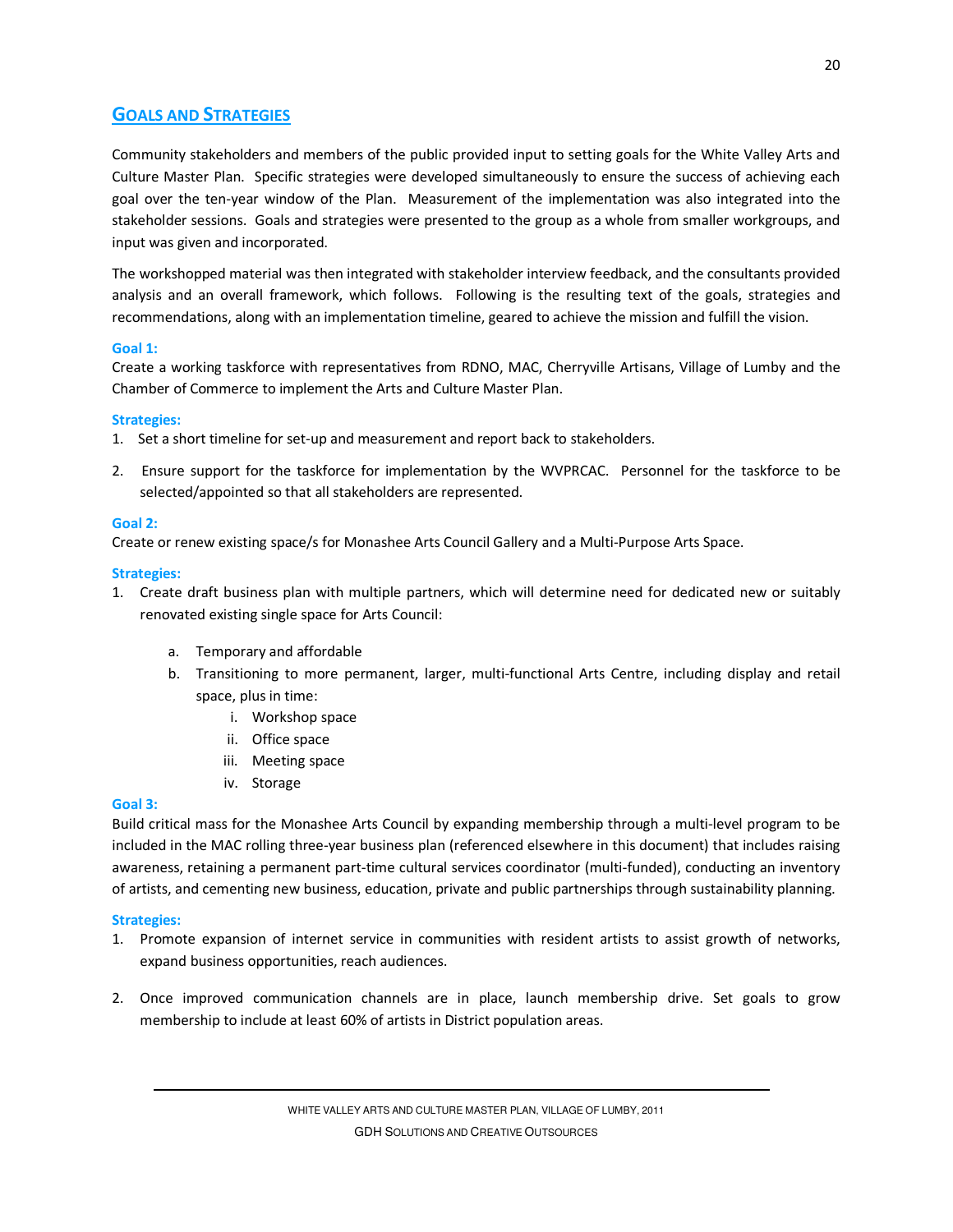- 3. Set up tiered membership platforms, with differing payment levels for types of membership, including multiyear, business, sustaining, remote (tourist-based).
- 4. Maximize public relations channels to maintain higher awareness of Council activities, including using social media such as Twitter, Facebook, and multiple links that feed back to MAC website and activity updates. Link through BC Tourism, local Chamber, District website. Utilize push email, sell advertising, maximize keyword usage.
- 5. Ensure membership growth is "organic", i.e., an outcome of successful implementation of other Plan goals.

# **Goal 4:**

Expand awareness of the positive impact of arts and culture in the community through innovative programs including combining arts and recreational pursuits, including partnerships with local naturalist clubs.

# **Strategies:**

- 1. Develop partnerships with recreational and sports clubs in the Village and in Cherryville, in order to crosspromote ventures, and to take advantage of community support and funding.
- 2. Develop programs within the schools and community centres that offer the benefits of arts and cultural classes to recreational and sports supporters.

# **Goal 5:**

Develop new partnerships to achieve economic and physical improvement for artists and artisans in White Valley; work closely on an ongoing basis with the Chamber of Commerce.

# **Strategies:**

- 1. Refer to the key recommendations around community arts and culture in the 2005 Village of Lumby Official Community Plan for direction regarding physical improvement of the economics of arts and culture in the region. Some recommendations and policies are repeated within this Plan document. Ensure Chamber of Commerce acts as a 'champion of the arts'.
- 2. Define, in order to recognize, "working artists". Set parameters for income percentages earned from art. Models can be established which are acceptable to local working artists through the taskforce.

# **Goal 6:**

Develop strategies around sustainability, both in organizational restructuring and renewal, and in creating and improving relationships with government officials.

# **Strategies:**

- 1. The MAC taskforce to review funding and other assistance available from BC Arts Council and ArtsBC/Assembly of BC Arts Councils, and produce a "fundability" line on annual budgets to be measured.
- 2. This assistance to take the form of collegial support and funding, to improve the profile of directors, governance, communication, and other key areas of productivity. Such sustainability programs should be ongoing, but should be front-end loaded to give the MAC a boost in productivity, budgeting, planning and staffing. With membership growth recommended elsewhere, the MAC could, through ongoing sustainability exercises, greatly increase its profile in the area with residents and visitors.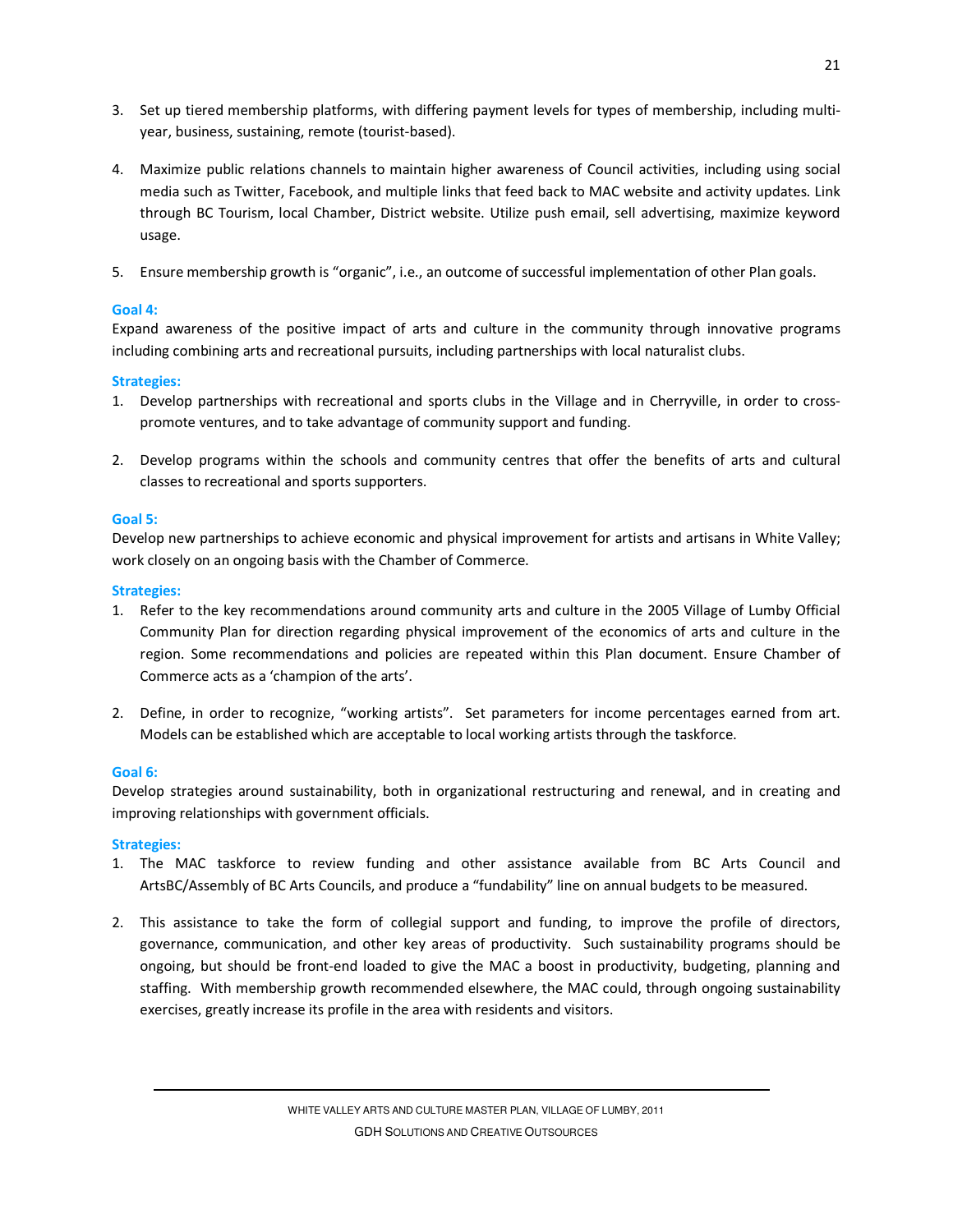#### **Goal 7:**

Create new working and funding relationships with education organizations, including SD 22.

#### **Strategies:**

- 1. Complete a facility use agreement between SD22 and the Village of Lumby/RDNO for the community use of the Charles Bloom SS theatre, and other appropriate spaces for arts and culture activities within area school/s.
- 2. Assign implementation of key relationships and new working contracts to the taskforce (noted above).
- 3. Implement the recommendations of the White Valley Arts and Culture Master Plan under the direction of the taskforce. To help implement the key recommendations of the Plan, include representatives from the school district and at least one teacher and one youth representative.
- 4. Work with the existing Youth Advisory Council (Whitevalley Community Centre) to extend viability.
- 5. The taskforce to include methodologies for increasing use of the Community Theatre at Charles Bloom Secondary School, through signed agreements with RDNO. Increased access to this facility will have a positive impact on a range of arts and cultural endeavours in White Valley. Plan to include innovative insurance solutions as required, through new business partnerships.
- 6. Grow overall use of area venues. Increased utilization, and cross-use of facilities, with cost being reduced as far as feasible for rentals and services, at least in the first three years, will improve communications and thus, attendance at and use of facilities in the area, such as the high school, the theatre, and facilities at the Community Centre.

#### **Goal 8:**

Promote, expand and maintain the public art collection in order to celebrate community, grow tourism and increase tourist stop-over time.

#### **Strategies:**

- 1. Assign responsibility for maintaining an up-to-date log of all public art in the full plan area, indoor and outdoor. This assignment would best be taken on by the MAC, and be part of the website redesign and maintenance project.
- 2. Produce a "rubber tire" guide, electronic and print, to public art in the Lumby and Cherryville areas, including the Salmon Trails, and ensure inclusion of local businesses and artists' bios.
- 3. The Taskforce to address the issue of expansion of public art, with the goal of widening the collection over time. Funding, location and type of art could be addressed through a separate sub-committee; one of the retreats for artists suggested in this report could be given over to a workshop for this purpose.

#### **Goal 9:**

Work shop and implement broader and more marketable branding for the area to increase tourism messaging, revive area interest from tourists, community, businesses, collegial arts organizations, funders.

#### **Strategy:**

Examine models, such as Kicking Horse Culture (Golden, BC); Lake Country, BC.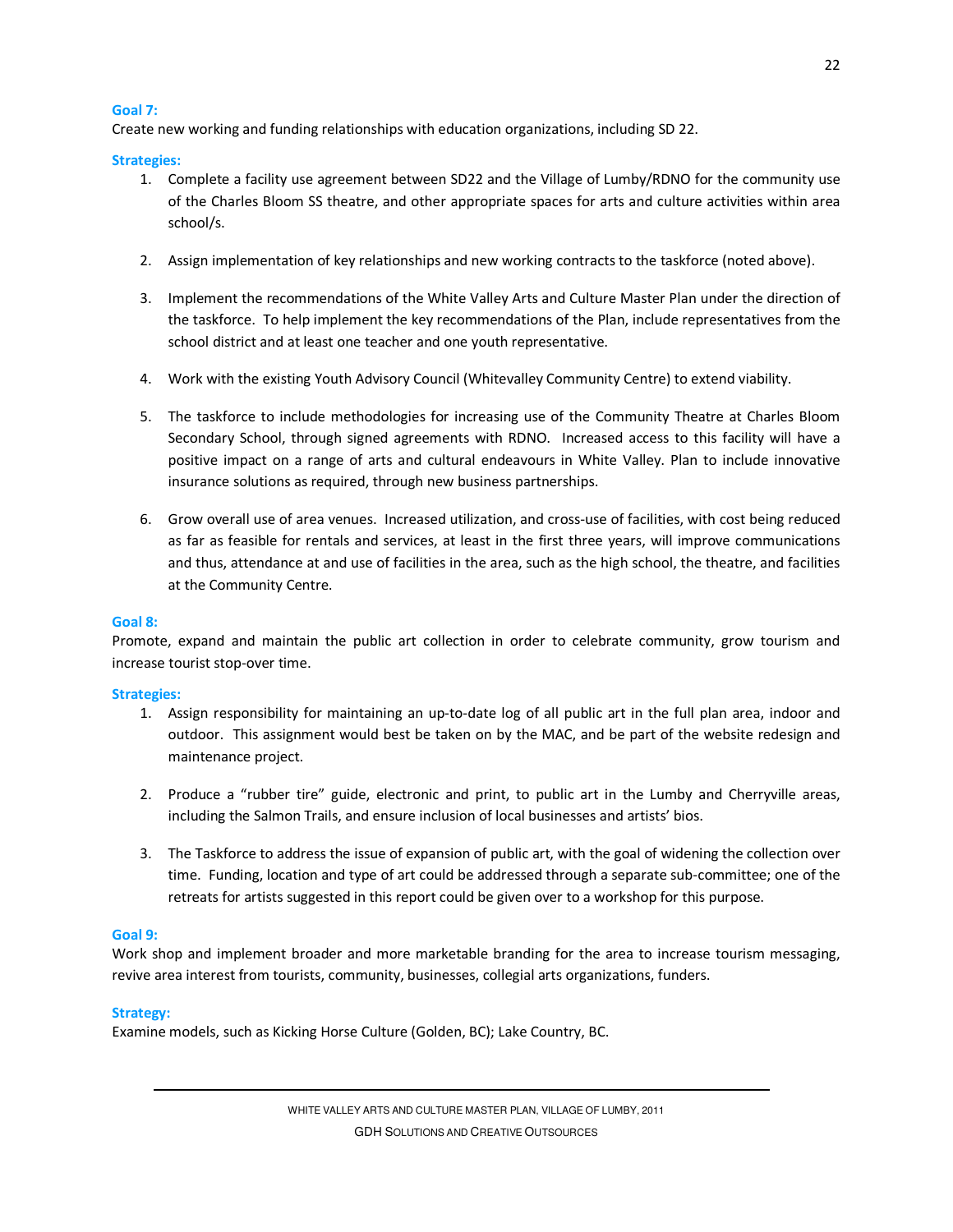#### **Goal 10:**

Develop a program of educational and recreational arts activities that will have broad appeal to community residents of all ages. This should be done in a manner similar to the current sports and recreation programs sponsored by the White Valley Parks Recreation and Culture Advisory Committee.

#### **Strategy:**

Engage the [potentially] large and diverse segment of the local population so that they begin participating in arts and culture programs as a primarily recreational activity. Develop programs in concert with WVPRCAC, and educational bodies. Art as recreation to be identified as a viable long-term community value. The program would be helpful in creating broad-based community support for arts and culture, and could be a way to address the desire of some arts and cultural supporters to grow their audiences, while seeking future investments both in terms of funding and community support.

| Goal                                       | <b>Priority</b>                  | Leadership                 |
|--------------------------------------------|----------------------------------|----------------------------|
| Goal 1:                                    | High priority: within one year   | RDNO; MAC; WVPRCAC; RDNO   |
| Create a working taskforce with            |                                  | <b>Staff</b>               |
| representatives from RDNO, MAC,            |                                  |                            |
| Cherryville Artisans, Village of Lumby and |                                  |                            |
| the Chamber of Commerce to implement       |                                  |                            |
| the Arts and Culture Master Plan.          |                                  |                            |
| Goal 2:                                    | High priority: Find temporary    | Taskforce                  |
| Create or renew existing space for         | space and begin building         |                            |
| Monashee Arts Council and multi-purpose    | business plan within one year.   |                            |
| arts space. Build business plan first.     | Dedicated space in three years.  |                            |
| Goal 3:                                    | High priority: plan to be put in | Taskforce, then MAC        |
| Build critical mass for the Monashee Arts  | place within one year.           |                            |
| Council by expanding membership            | Membership growth plan to        |                            |
|                                            | take place over five years.      |                            |
| Goal 4:                                    | Continuing priority as arts and  | RDNO; MAC; WVPRCAC; RDNO   |
| Expand awareness of the positive impact    | culture plan is implemented      | Staff; Community at large; |
| of arts and culture in the community       | over life of plan.               | <b>Chamber of Commerce</b> |
| through innovative programs including      |                                  |                            |
| combining arts and recreational pursuits.  |                                  |                            |
| Goal 5:                                    | Continuing priority as arts and  | MAC; RDNO; WVPRCAC; RDNO   |
| Develop new partnerships to achieve        | culture plan is implemented and  | Staff; Taskforce.          |
| economic and physical improvement for      | Chamber of Commerce is           |                            |
| artists and artisans in White Valley; work | brought into taskforce.          |                            |
| closely with the Chamber of Commerce.      |                                  |                            |
| Goal 6:                                    | Continuing priority as arts and  | Taskforce and MAC.         |
| Develop strategies around sustainability,  | culture plan is implemented      |                            |
| both in organizational restructuring and   | over life of plan.               |                            |
| renewal, and in creating and improving     |                                  |                            |
| relationships with government officials.   |                                  |                            |

# **IMPLEMENTATION TIMELINE**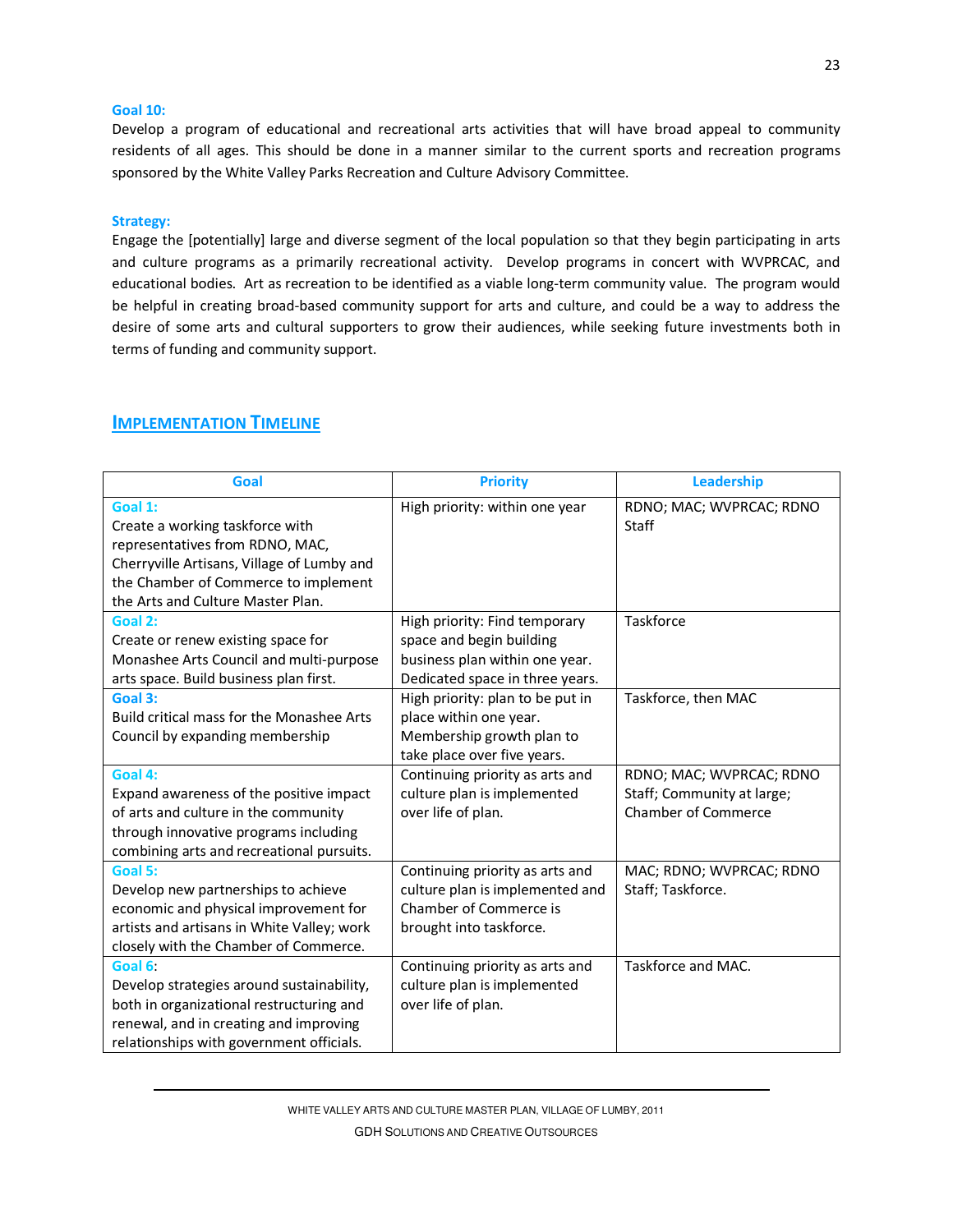| Goal                                        | <b>Priority</b>                 | Leadership                    |
|---------------------------------------------|---------------------------------|-------------------------------|
| Goal 7:                                     | Continuing priority as arts and | MAC; SD22; RDNO; WVPRCAC;     |
| Create new working and funding              | culture plan is implemented     | <b>RDNO Staff</b>             |
| relationships with education                | over life of plan.              |                               |
| organizations, including SD 22.             |                                 |                               |
| Goal 8:                                     | Medium priority $-$ two years   | MAC; Village of Lumby         |
| Promote, maintain and expand the public     |                                 |                               |
| art collection in order to celebrate        |                                 |                               |
| community, grow tourism and increase        |                                 |                               |
| tourist stop-over time.                     |                                 |                               |
| Goal 9:                                     | Medium priority - three years   | MAC; all levels of local      |
| Work shop & implement broader & more        |                                 | government                    |
| marketable branding for the area to grow    |                                 |                               |
| tourism messaging, revive area interest     |                                 |                               |
| from tourists, community, businesses,       |                                 |                               |
| collegial arts organizations, funders.      |                                 |                               |
| <b>Goal 10:</b>                             | Medium priority - three years   | WVPRCAC; SD22; Village of     |
| Develop a program of educational and        |                                 | Lumby; RDNO; MAC; Cherryville |
| recreational arts activities that will have |                                 | Artisans                      |
| broad appeal to community residents of      |                                 |                               |
| all ages. This should be done in a manner   |                                 |                               |
| similar to the current sports and           |                                 |                               |
| recreation programs sponsored by the        |                                 |                               |
| White Valley Parks Recreation and Culture   |                                 |                               |
| Advisory Committee.                         |                                 |                               |

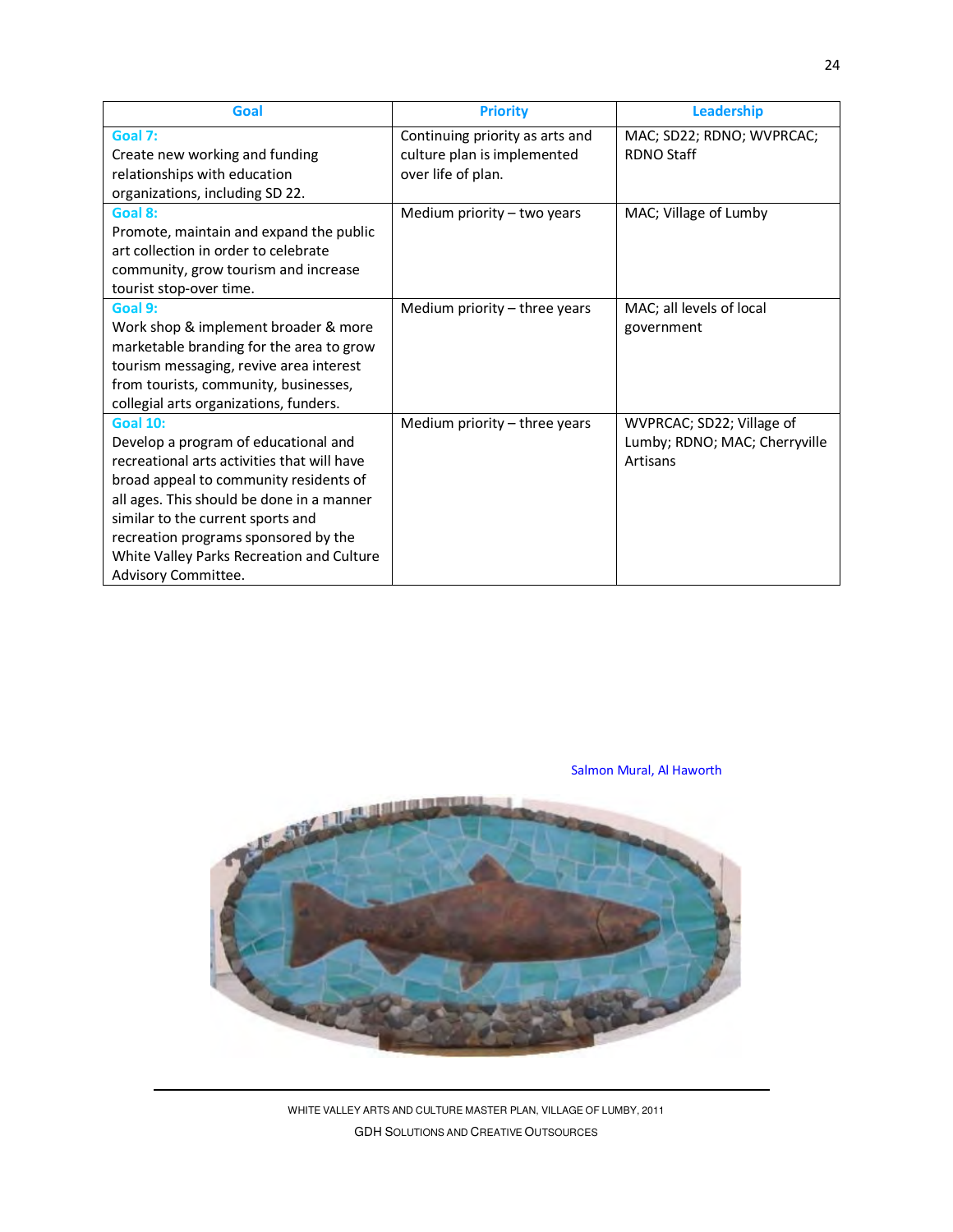# **RECOMMENDATIONS**

The recommendations were developed as a result of input from the community: from stakeholders, local and regional government liaison; key informants; material from previous planning documents, as well as consultant observation and analysis.

In each case, the recommendations include suggested advocates to take leadership responsibility for development, implementation and measurement of the recommendations.

1. Form a business, government and artists community taskforce which will look at all aspects of implementing Arts and Culture Master Plan.

**Primary Responsibility:** RDNO; WVPRCAC; RDNO Staff **Secondary Responsibility:** MAC, Cherryville Artisans

- 2. Create draft business plan with multiple partners, which will determine need for dedicated new or suitably renovated existing single space for Arts Council:
	- a. Temporary and affordable
	- b. Transitioning to more permanent, larger, multi-functional Arts Centre, including display and retail space, plus in time:
		- i. Workshop space
		- ii. Office space
		- iii. Meeting space
		- iv. Storage

**Primary Responsibility:** Community Taskforce with endorsement of WVPRCAC

3. Prepare and conduct an artists' retreat with the primary deliverable of strengthening existing, and creating new partnerships within the White Valley artist and artisan community. Ensure participation from business, government, and a motivational speaker from an arts council which has achieved some of the goals accepted by the MAC. Event to be annual. Full funding to be sought.

#### **Primary Responsibility:** MAC

4. Prepare and conduct an annual budget and planning retreat for MAC with members of the business community and government attending for a half-day. Present achievements, and set goals for a rolling threeyear budget and strategic plan for MAC.

**Primary Responsibility:** MAC **Secondary Responsibility:** WVPRCAC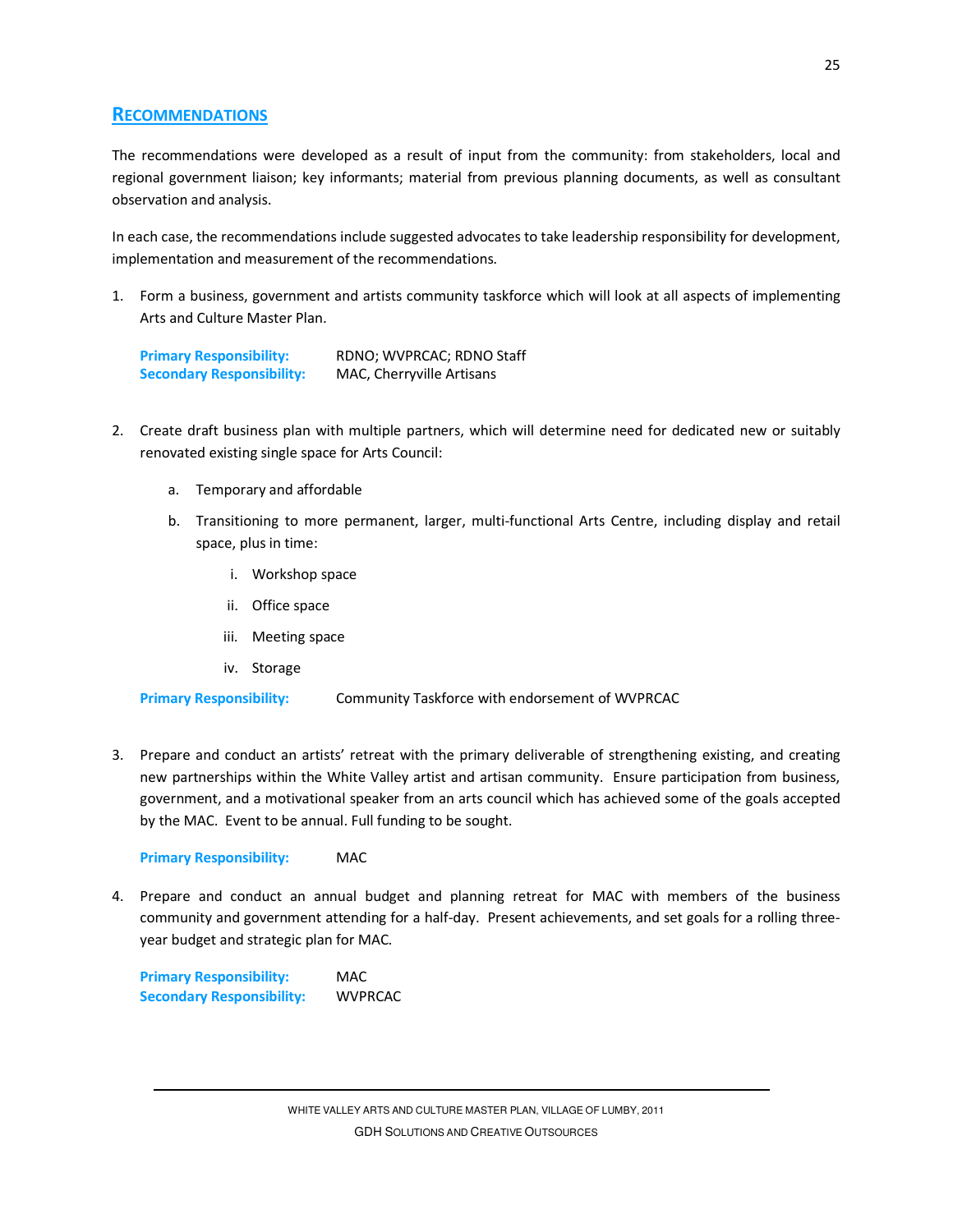5. Review branding of Monashee Arts Council, with input from Cherryville artists and artisans and local government. Include review of similar and of successful arts council models, including Whistler, Kicking Horse Culture (Golden), and Lake Country. Commit to updating branding for Monashee Arts and Culture.

**Primary Responsibility:** MAC **Secondary Responsibility:** Chamber of Commerce; RDNO Staff; WVPRCAC

6. Increase funding application activity to include wider range of grant applications, including applications focused on youth, heritage, sustainability, and new projects. Maximize local business and community forums to seek and establish matching funding formulae. Establish membership in Canada Helps.

**Primary Responsibility:** MAC **Secondary Responsibility:** WVPRCAC, with RDNO Staff

7. Increase membership in the Monashee Arts Council based on the newly-set annual budget line item – to achieve greater awareness, critical mass, communication, income. Extend different types of membership: business, youth, neighbouring artists or councils, tourists, visitors, educators. Utilize membership and communication as a tool for growth in all areas of MAC endeavours. Ensure non-participating residents are invited "in".

**Primary Responsibility:** MAC

8. Interact with Regional District and Village officials, and the WVPRCAC, to guarantee the White Valley Arts and Culture Master Plan is adopted, prefatory to Plan initiatives appearing as a budget line on both Village and RDNO annual budgets, tied to inflation. Ensure adoption equates to action.

**Primary Responsibility:** Community Taskforce

9. Ensure representation on the newly created taskforce and on the MAC of youth, education, First Nations and seniors in the community. Respect each group's needs for relevant change, programming and affordability.

**Primary Responsibility:** MAC, Cherryville Artisans, and RDNO Staff

10. Remove barriers to wider use by community of Charles Bloom SS once RDNO survey and draft facility use agreement are completed. Add other SD22 spaces to venue pool for community.

**Primary Responsibility:** WVPRCAC and RDNO Staff

11. Set Up a short-term taskforce to explore the opportunities to assist not-for-profits with their insurance coverage needs Look at other arts council models. Quantify discount benefits from utilizing same carriers across organizations.

**Primary Responsibility:** Community Taskforce

12. Hire and retain a half-time Cultural Services Coordinator as a permanent position (See 2005 Village of Lumby OCP Recommendations). This position to conduct artist inventory, update MAC website, work directly with artists to grow capacity of MAC to become a greater artistic and economic force in the district. Responsibilities to include: liaison with government (advisory committee); education (SD 22); artists (MAC); artisans (Public and Farmers Market and MAC); communication with government funding bodies regarding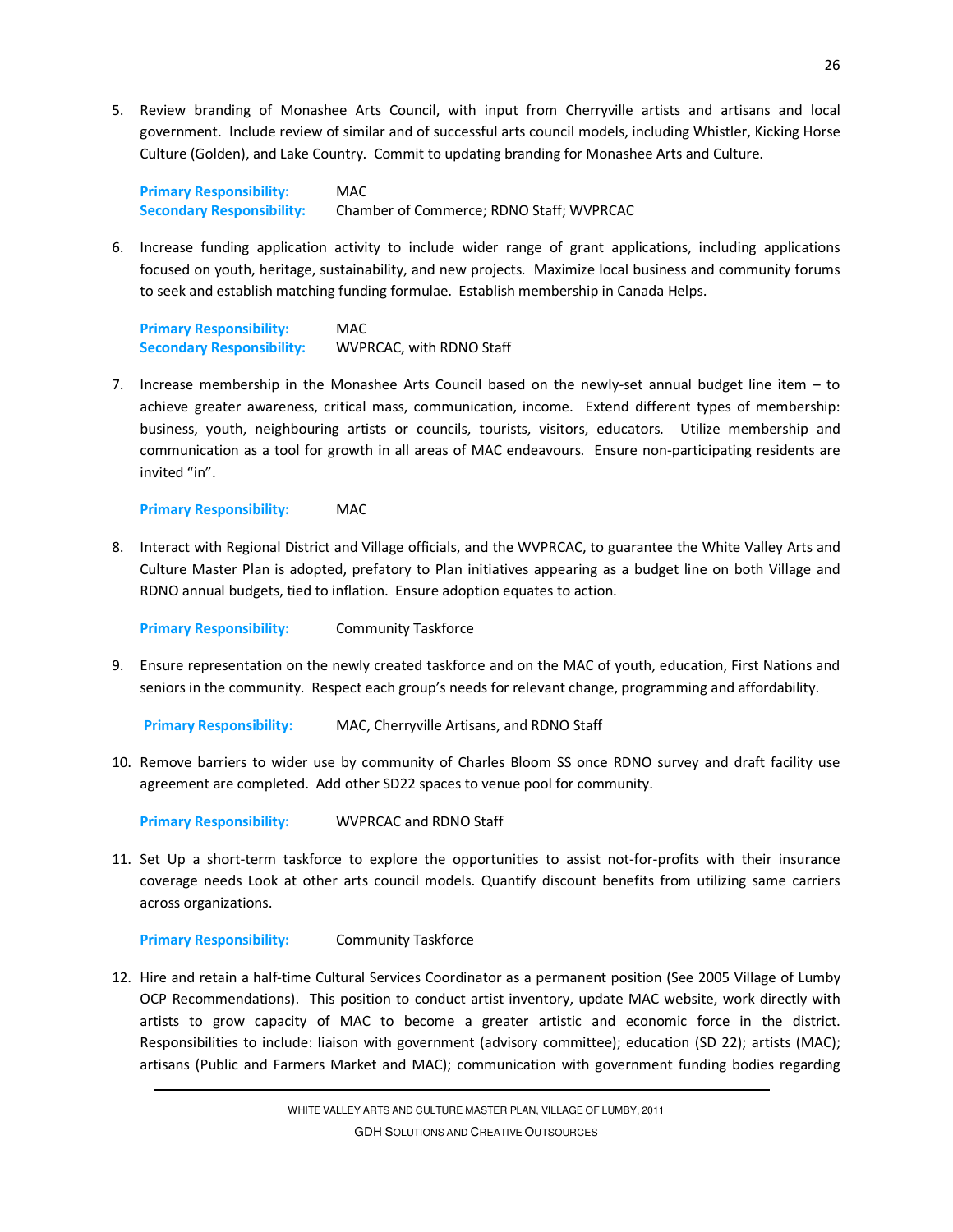grant opportunities; application for grants; liaison with tourism and business organizations having an effect on traffic to and through the area. Position to be multi-level funded in coordination with RDNO.

**Primary Responsibility:** RDNO with WVPRCAC **Secondary Responsibility:** MAC providing candidate job description

13. Expand and update the MAC website, including links to artists and artisans; tourism sites; bed and breakfast businesses; restaurants; sports infrastructure, such as skiing and paragliding. Include an "art walk" and "art drive" for both Lumby and Cherryville, which includes the master access list of public art, and artists' studios and markets. Include petitioning service providers for upgrades to area high speed infrastructure.

**Primary Responsibility:** WVPRCAC to assist in removing barriers with service providers (Telus) **Secondary Responsibility:** Community Taskforce to set up website **Tertiary Responsibility:** MAC, Cherryville Artisans, to maintain once Cultural Coordinator is in place

- 14. Address the arts and culture-related recommendations from the Yates, Thorn White Valley Parks, Recreation and Culture Master Plan (January 2010), and set up action timelines, and leadership. Some of these recommendations are covered in part, by recommendations and findings elsewhere in this plan. Reference is made to particularly:
	- **That the White Valley Advisory Committee develop a community grants program to provide project** assistance to community organizations for both operational and capital grants. Examine other municipalities' arts and culture policies for guidance, for example, Port Moody, Whistler and Golden, B.C. and Trois Rivières, Quebec.

**Primary Responsibility:** WVPRCAC with Village of Lumby

**That capacity building exercises – to improve governance, grow membership, raise awareness and** stabilize funding – for organizations be carried out.

**Primary Responsibility:** MAC **Secondary Responsibility:** Community Taskforce

**That the Chamber of Commerce integrate more fully their opportunities into tourism marketing** (recommendation referenced recreation, but should be expanded to include culture).

**Primary Responsibility:** Community Taskforce

Lumby Street Mural